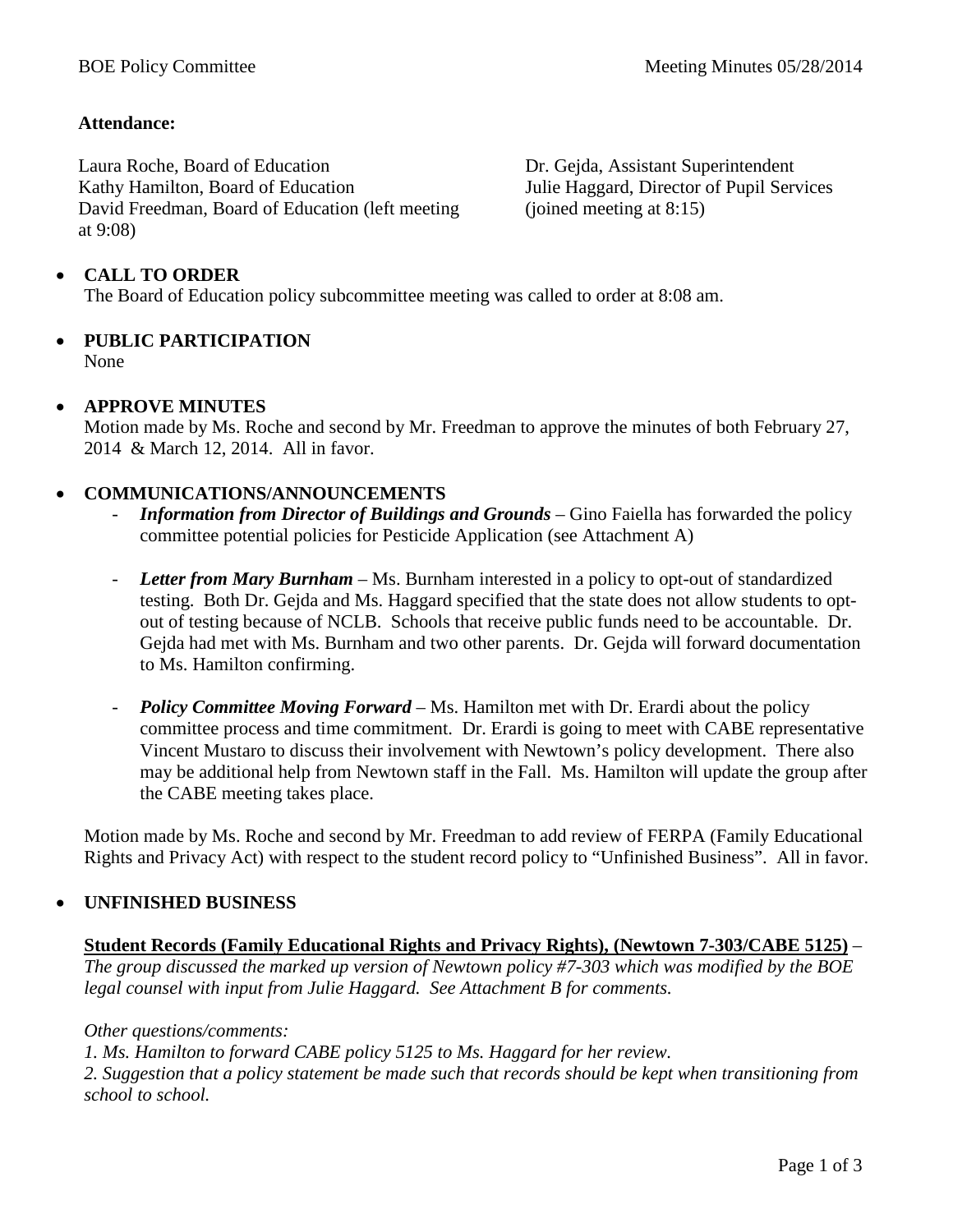*3. Who is ultimately responsible for student records?*

*4. Should the BOE be the final arbiter over deciding whether or not a record is to be modified or does that violate FERPA?*

*5. What electronic files need to be kept and for what timeframe?*

*Because of time, the rest of the agenda will be discussed at the next policy meeting to be coordinated by Kathy June.*

# • **UNFINISHED BUSINESS - REVIEW AND UPDATE STATUS OF OPEN ACTION ITEMS:**

**Review and Update Status of Open Action Items** *– See below for Action Item List.*

# • **NEW BUSINESS - DISCUSS AND POSSIBLE ACTION ON NEXT SET OF POLICIES TO REVIEW:**

The policies below were not discussed. Carry forward as new business.

| <b>Newtown Policy</b> |                         |                       |
|-----------------------|-------------------------|-----------------------|
| <b>Number</b>         | <b>CABE Equivalents</b> | <b>Policy Content</b> |
| $8 - 300$             | 6141.328, 6141.321,     | Acceptable Use of     |
|                       | 6141.322, 6141.323      | Technology            |
| $8 - 605$             | 5131.911,               | Safe School Climate   |
|                       | 5131.91                 | (Bullying/Hazing)     |

• **PUBLIC PARTICIPATION -** No public participation.

# • **ADJOURNMENT**

A motion by Ms. Roche and second by Ms. Hamilton was made to adjourn the meeting at 9:33 am. All in favor.

# **Action Items:**

| <b>Responsible</b> |                                     |                 | <b>Due</b>  |
|--------------------|-------------------------------------|-----------------|-------------|
| <b>Party</b>       | Action                              | <b>Comments</b> | Date        |
|                    | Approve for first read by the BOE   |                 |             |
|                    | policies: 4000.1, 5131.111, 6114,   |                 |             |
|                    | 6114.1, 6114.3, 6114.7, 6121,       |                 | <b>Next</b> |
| Committee          | 6121.1, 1331                        |                 | Meeting     |
|                    | Combine suggested changes from      |                 |             |
|                    | policy Newtown policy 7-303 into    |                 | <b>Next</b> |
|                    | Julie Haggard CABE policy 5125      |                 | Meeting     |
|                    | Complete Review of Changes to 7-    |                 | <b>Next</b> |
| Committee          | 303                                 |                 | Meeting     |
|                    | Coordinate meeting with Ms.         |                 |             |
|                    | Hamilton to discuss Title IX policy |                 | <b>Next</b> |
| Dr. Gejda          | direction                           |                 | Meeting     |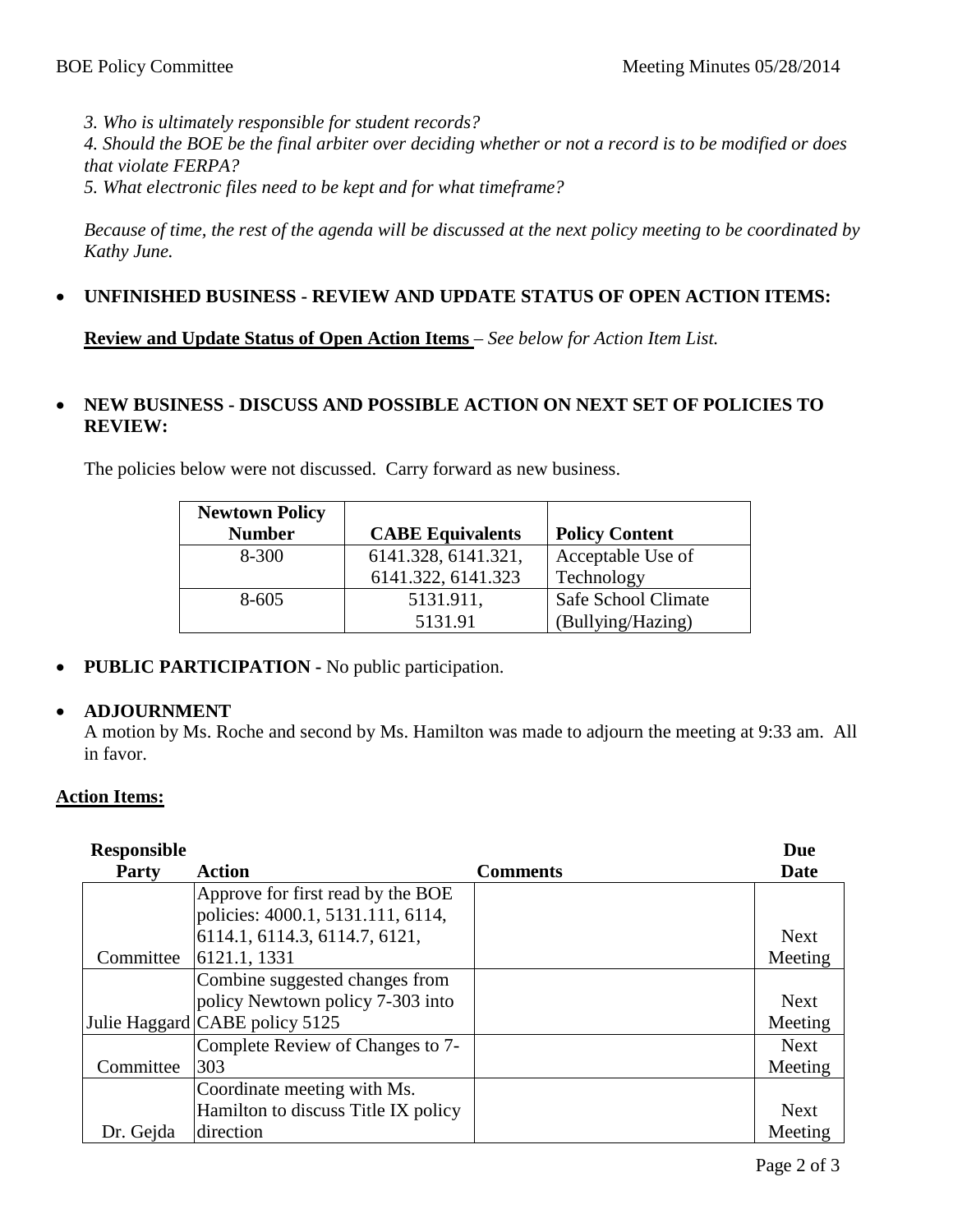|                   | Review/Update of comments             | Policy #5136 (Use of privately     |            |
|-------------------|---------------------------------------|------------------------------------|------------|
|                   | received from Dr. Reed and David      | owned technological devices by     |            |
| Ms Hamilton Abbey |                                       | students)                          | 2/27/2013  |
|                   | Review and Approve Title IX           |                                    |            |
|                   | policies: 4000.1, 4111, 4111.1,       |                                    |            |
|                   | 4118.11, 4118.113, 5145.5, 5145.51,   |                                    |            |
| Dr. Gejda         | 5145.52, 5145.6, 6121, 6121.1         | Carried forward                    | 2/27/2013  |
| Dr. Gejda &       | Review & Approve policy 5114          |                                    |            |
| Principals        | (Newtown policy 7-401)                |                                    | 2/27/2014  |
|                   | Combine CABE policy 3524/3524/1       |                                    |            |
|                   | with Newtown policy 3-900             | Carried forward: Review any        |            |
|                   | Ms. Hamilton (Pesticide Application)  | proposed changes with Mr. Faiella  | 2/27/2014  |
|                   | Consider adding policy for online     |                                    |            |
| Dr. Gejda         | learning                              |                                    | 2/27/2014  |
|                   | Add changes to incorporate new        |                                    |            |
|                   | legislation for recess (8-            |                                    |            |
| Committee         | 704/6142.101)                         |                                    | 2/27/2014  |
|                   | Consider Weston Policy #4118.35       |                                    |            |
|                   | (Employee Use of the district's       |                                    |            |
|                   | computer systems and electronic       |                                    |            |
| Committee         | communications)                       |                                    | <b>TBD</b> |
|                   | Consider Weston Policy #4118.5        |                                    |            |
| Committee         | (Personnel - Social Networking)       |                                    | <b>TBD</b> |
|                   | <b>Superintendent Review Process:</b> | Begin work in conjunction with new |            |
| Committee         | 2-103, 2-103.1, 2-103.2               | Superintendent                     | <b>TBD</b> |
|                   | CABE policies: 3432, 3433             |                                    |            |
| Committee         | (Budgeting and expense reporting)     | For Future Thought                 | <b>TBD</b> |

Submitted: Kathy Hamilton, Policy Committee Chair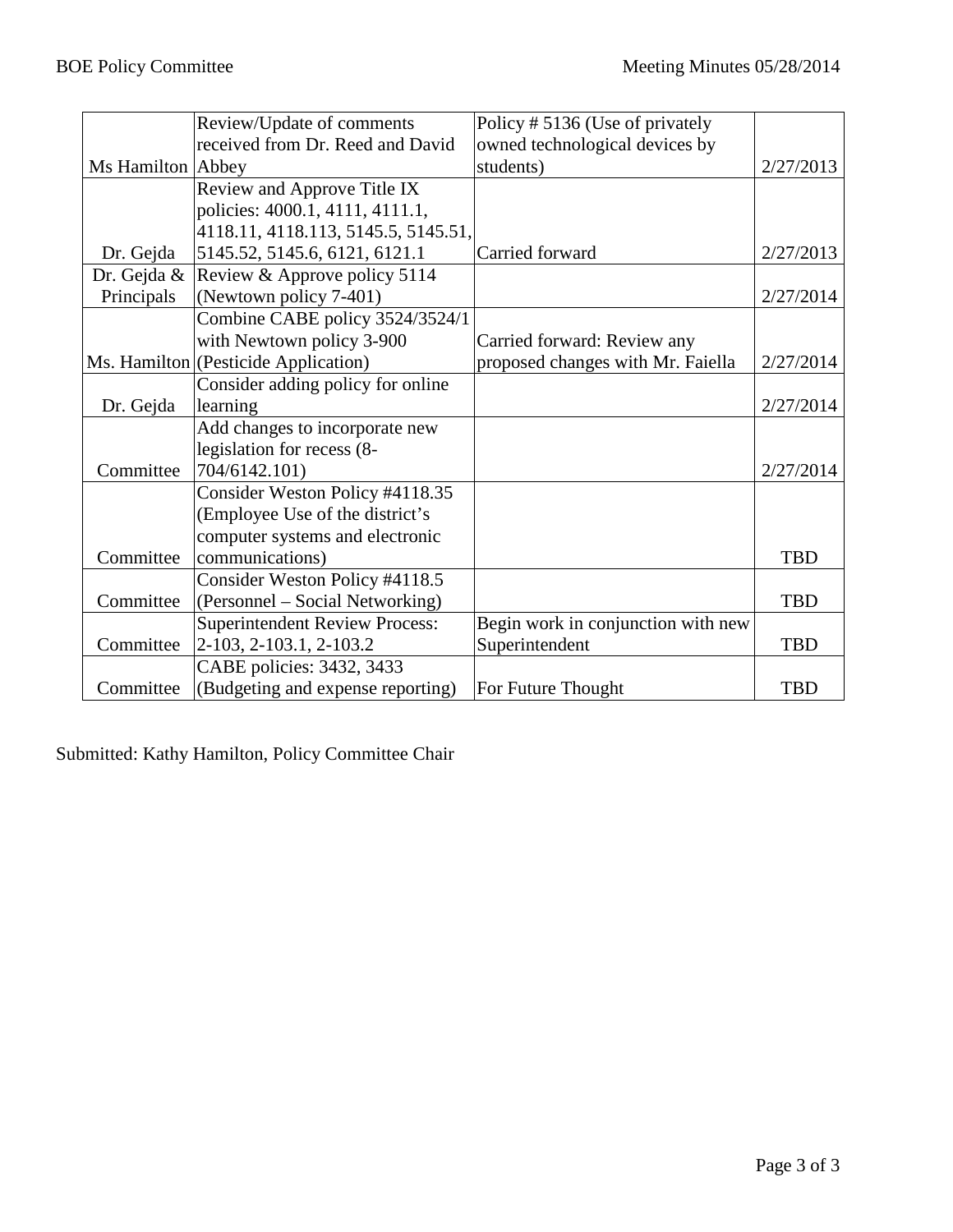# **Pesticide Application**

In the best interest of the students and staff of the [District] Public Schools, the use of pesticides shall be minimized within our buildings and on our grounds.

Pests shall be managed in accordance with the Integrated Pest Management Plan of the [District] Public Schools. Whenever a natural or nonchemical means is available to effectively control the problem at a reasonable cost, it will be used. Pesticide applications will only be done as frequently as needed to control the situation and in all cases strengths will be the minimum required. Pesticides shall not be applied during school hours or planned activities, except in the case of an emergency. All applications will be done by people licensed for such work and detail records will be kept of all such applications. Records of all applications shall be maintained in each building in accordance with existing laws and regulations, and shall be made available to interested parties.

Legal References: Connecticut General Statutes: §10-231a, §10-231b, §10-231d Connecticut Public Act 07-168 An Act Banning Pesticide Use on School Grounds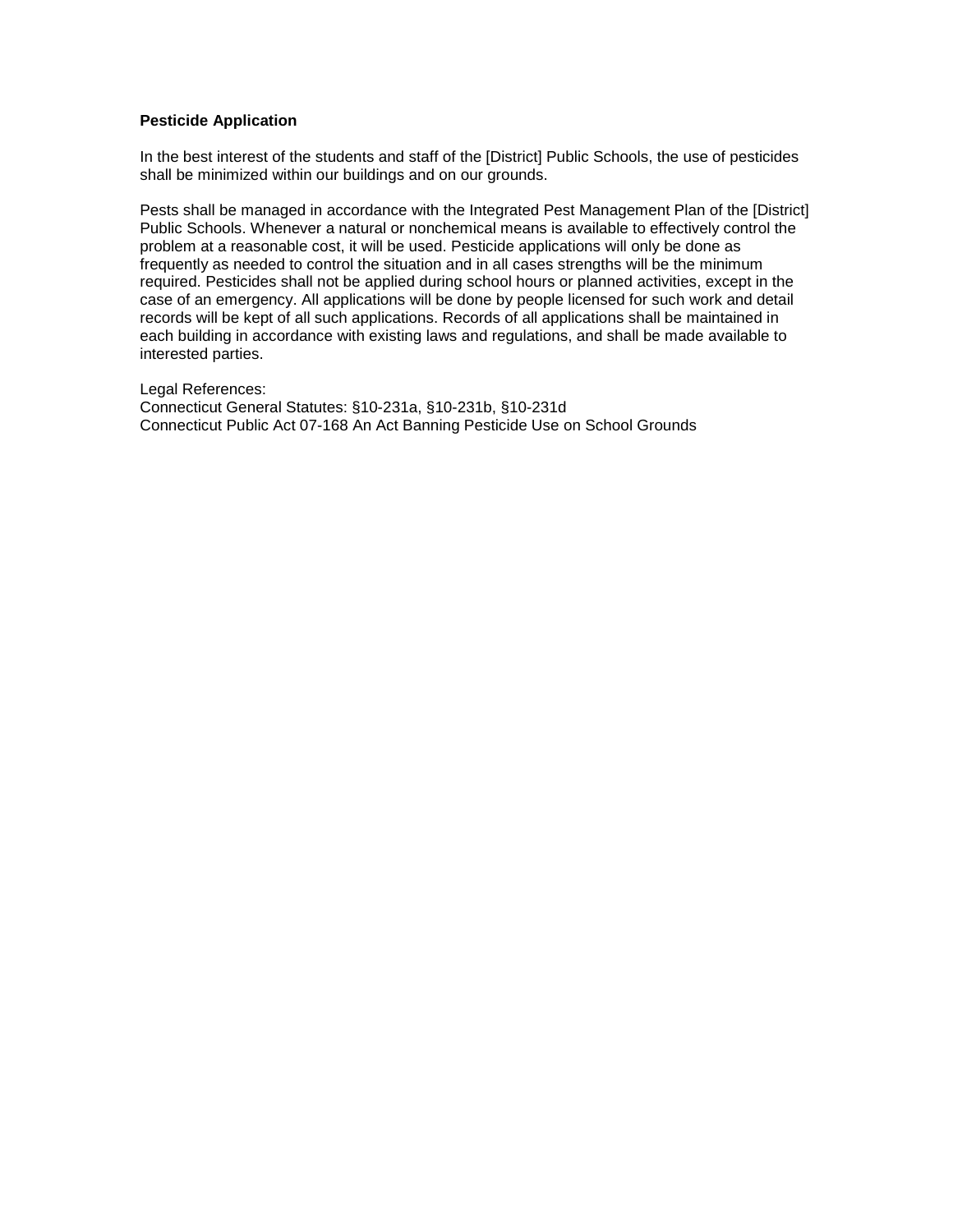# **POLICY REGARDING PESTICIDE APPLICATION ON SCHOOL PROPERTY**

It is the policy of the [District] Board of Education to implement an integrated pest management plan to reduce the amounts of pesticides applied in any building, or the grounds of any [District] public school; by using all available pest control techniques including judicious use of pesticides, when warranted, to maintain a pest population at or below an acceptable level, while decreasing the use of pesticides.

The decision to apply pesticide in any building, or the grounds of any [District] public school is dependent on results of periodic monitoring for pest populations to determine if a pest problem exists that exceeds acceptable threshold levels.

No application of pesticide shall be made in any building, or the grounds of any [District] public school during regular school hours or during planned activities at any school except as provided by Connecticut statute or regulation.

Parents or guardians of children in any school and/or staff members in any school may register for prior notice of pesticide application at their school. Each school shall maintain a registry of persons requesting such notice, and shall provide notice to registered individuals in accordance with applicable Connecticut statutory and regulatory provisions.

The Superintendent may direct that an emergency application of a lawn care pesticide be made without prior notice to parents or guardians of children in any school and/or staff members in the event of a threat to human health, subject to applicable Connecticut statutory and regulatory provisions.

The Superintendent may direct that an emergency application of a pesticide be made during regular school hours or during planned activities at school without prior notice to parents or guardians of children and/or staff members in any school in the event of an immediate threat to human health, subject to applicable Connecticut statutory and regulatory provisions.

There shall be no application of any lawn care pesticide on the grounds of any school with students in grade eight (8) or lower, except on an emergency basis, subject to applicable Connecticut statutory and regulatory provisions.

Legal References: Connecticut General Statutes: §10-231a, §10-231b, §10-231d Connecticut Public Act 07-168 An Act Banning Pesticide Use on School Grounds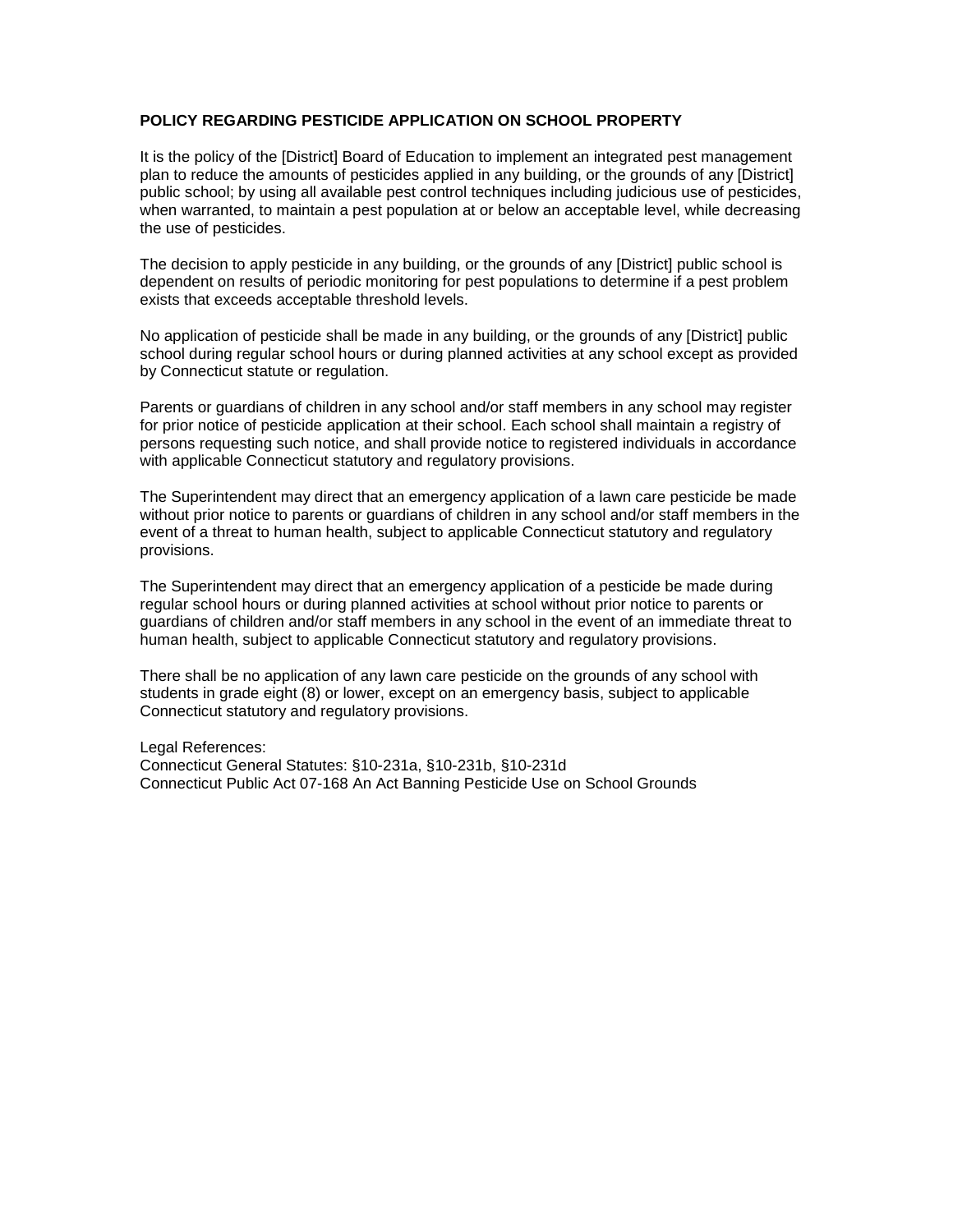### **Student Records (Family Education Rights and Privacy)**

The Newtown Board of Education (the Board) recognizes its obligation to comply with state and federal law, including the Family Educational Rights and Privacy Act of 1974 (FERPA), as amended, and its regulations, and the Federal No Child Left Behind Act, regarding student records.

## **Superintendent to Establish Procedures**

The Superintendent will be responsible for ensuring that all requirements under federal and state statutes related to student education records shall be carried out by the district. To carry out this responsibility, the Board directs the Superintendent of Schools to establish regulations, guidelines and procedures for the disclosure, amendment, destruction, retention and maintenance of student education records. The regulations, guidelines and procedures shall include, but are not limited to, the following: procedures for annual notification to parents and eligible students of their rights, a description of student information designated as directory information, opt-out procedures for refusing disclosure of directory information, requirements for the disclosure of records to third parties, requirements for the retention, destruction and safeguarding of student education records including notification requirements in the event of a breach of confidentiality, and for the maintenance of a record of disclosures of personally identifiable information from a student's s education record and for permitting parents and eligible students to inspect that record.

## **Rights of Parents/Eligible Students**

Parents and eligible students who are students either over the age of eighteen (18) or attending a postsecondary institution years shall have the right to inspect and review all education records pertaining to the student. If an educational record contains information about other students, the right to inspect and review extends only to that information pertaining to the child/student himself or herself, and not to inspect or review information pertaining to other students. Information pertaining to other students will be redacted from any records containing information regarding multiple students. In the event that the redaction of the record is not feasible and/or if the disclosure of a redacted record would result in the disclosure of personally identifiable information regarding other students, the records will not be disclosed. In the event that a record contains information that is inaccurate, misleading, or in violation the student's privacy rights, the parent or eligible student may request that the record be amended to correct the problem. In most instances, student records will not be disclosed to third parties in the absence of written consent from the parent or eligible student. The Board complies with state and federal laws pertaining to the disclosure of records to third parties with and without

{00528164.DOCX Ver. 1}

### **P 7-303**

**Comment [KLF1]:** Perhaps we should define parents (guardians) and eligible students at the outset. Should include "legal guardian" in addition to parent.

**Comment [KLF2]:** What about students who are in high school. Should they be able to review their records?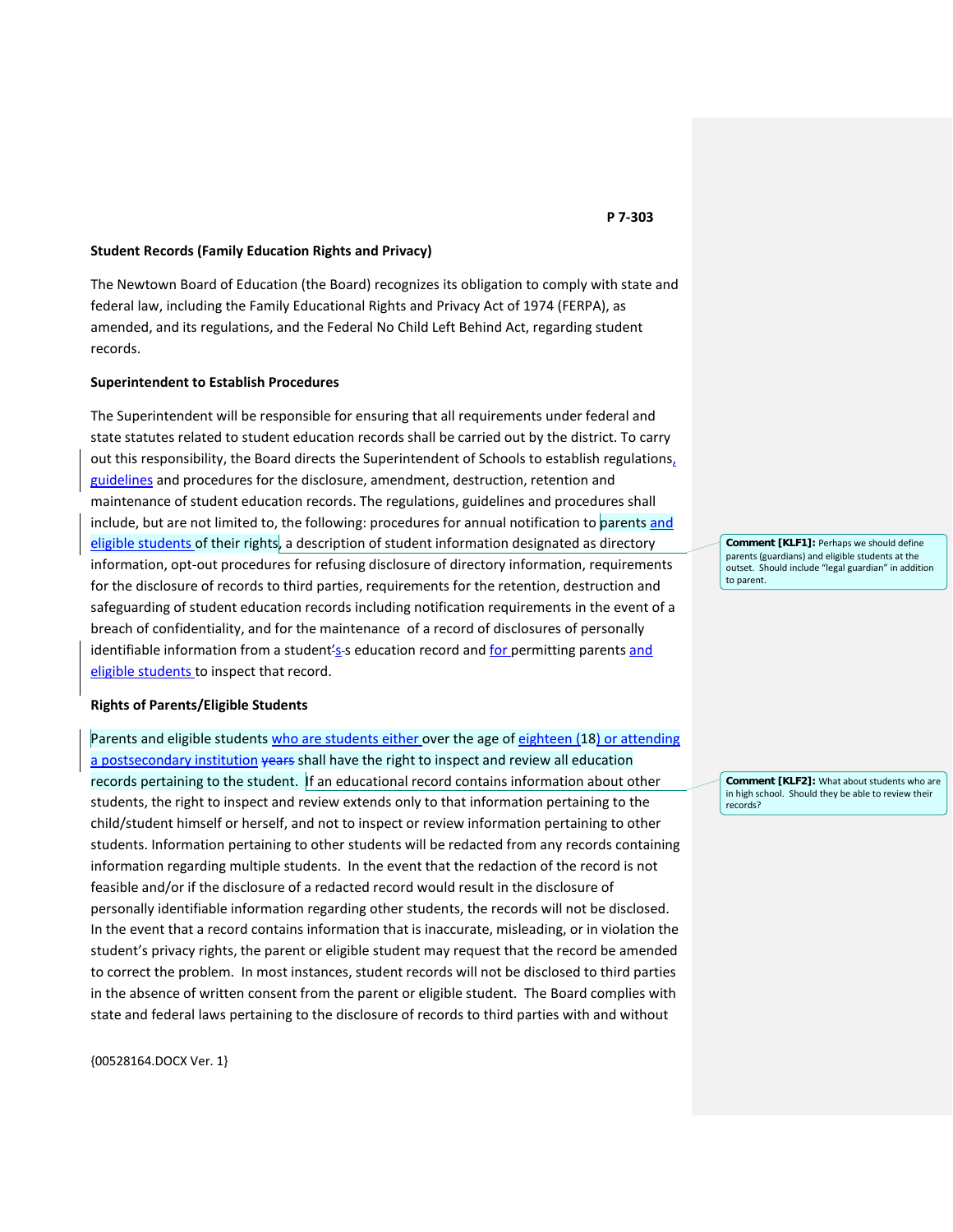consent from the parent or eligible student. Parents of eligible students may continue to have access to the eligible student's educational records so long as the student is a dependent onf the parent for purposes of federal tax laws. - In the event that a parent or eligible student believes that his or her rights have been violated regarding the retention, destruction or disclosure of educational records, the parent or eligible student may file a complaint with the appropriate state or federal agency.

Nothing in this policy should be construed to prohibit disclosures based on personal knowledge or observations, rather than information derived solely from a student's educational record.

| Legal References:                                                                              |                                  |
|------------------------------------------------------------------------------------------------|----------------------------------|
| 20 U.S.C §1232 g Family Education Rights and Privacy Act (FERPA):                              |                                  |
| 34 CFR Part §§ 99.1 to 99.67 FERPA Regulations                                                 |                                  |
| 42 U.S.C. 1320d-1320-8 Health Insurance and Portability and Accountability Act of 1996 (HIPPA) |                                  |
| R.C.S. A. §10-76d-18 Education Records and Reports                                             |                                  |
| Connecticut Towns, Municipalities and Boards of Education Retention Schedule M8                |                                  |
| <b>Connecticut General Statutes</b>                                                            |                                  |
| §1-210 (Formerly Sec. 1-19) Access to public records. Exempt records.                          |                                  |
| § 7-109. Destruction of documents                                                              | Formatted: Font: 12 pt, Not Bold |
| §10-59b Access of parent or guardians to student's records                                     | Formatted: Font: 12 pt, Not Bold |
| §10-154a(b) Professional communications between teacher or nurse and student. Surrender of     | Formatted: Font: 12 pt           |
| physical evidence obtained from student.                                                       | Formatted: Font: Not Bold        |
|                                                                                                | Formatted: Font: Not Bold        |
| §10-209 Records not to be public                                                               | Formatted: Font: Not Bold        |
| §10-220h Transfer of student records.                                                          |                                  |
| 10-221b Boards of education to establish written uniform policy re: treatment of recruiters.   | Formatted: Font: 12 pt, Not Bold |
| §11-8a. Retention, destruction and transfer of documents. Centralized microcopying services.   | Formatted: Font: 12 pt, Not Bold |
| §11-8b. Transfer or disposal of public records. State Library Board to adopt regulations       | Formatted: Font: 12 pt, Not Bold |
| § 46-56(e) Access to Records of Minors.                                                        |                                  |
| Owasso Independent Sch. Dist. No. 1-011 v. Falvo, 534 U.S. 426 (2002)                          |                                  |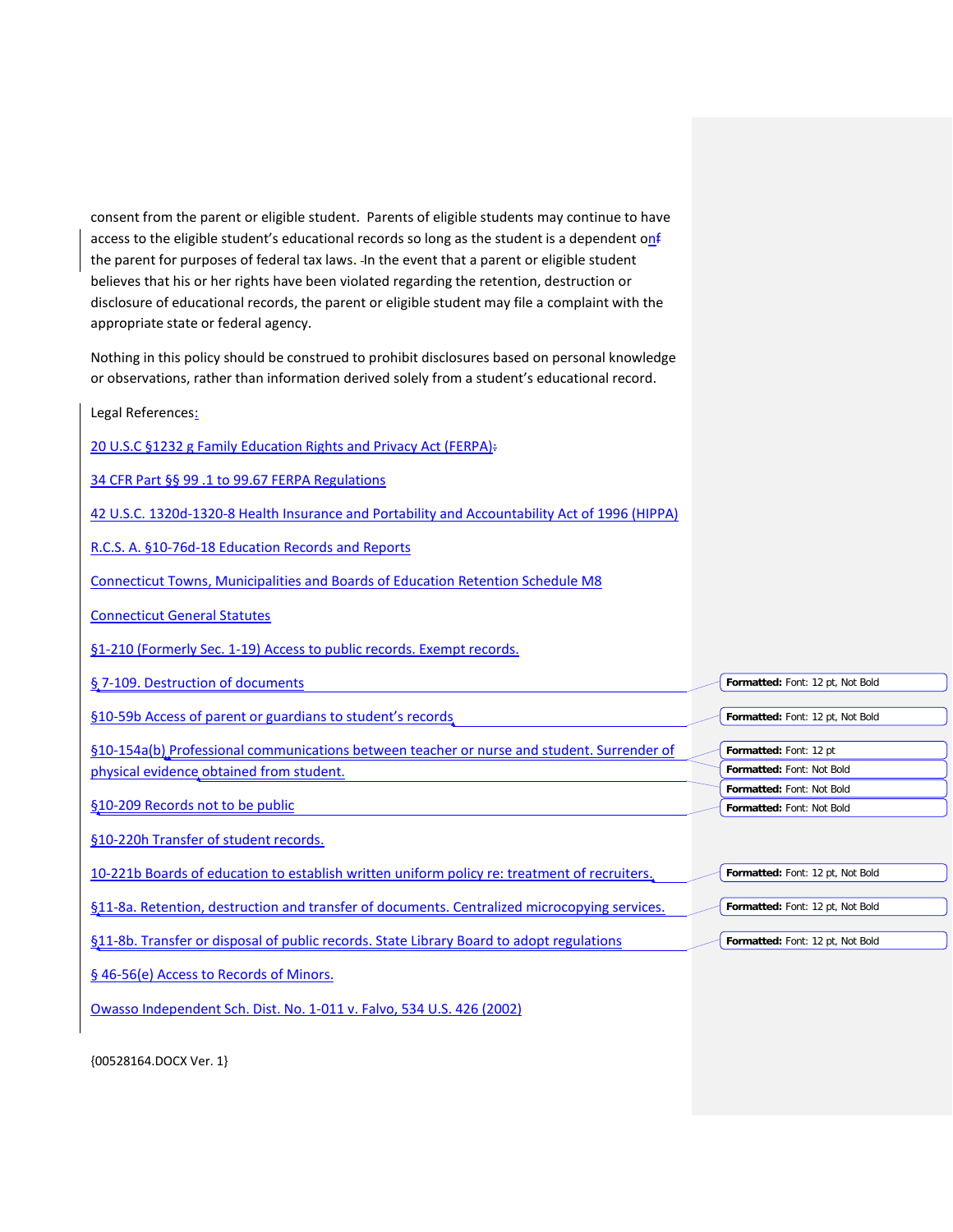Policy Adopted: **Formatted:** Font: 12 pt, Not Bold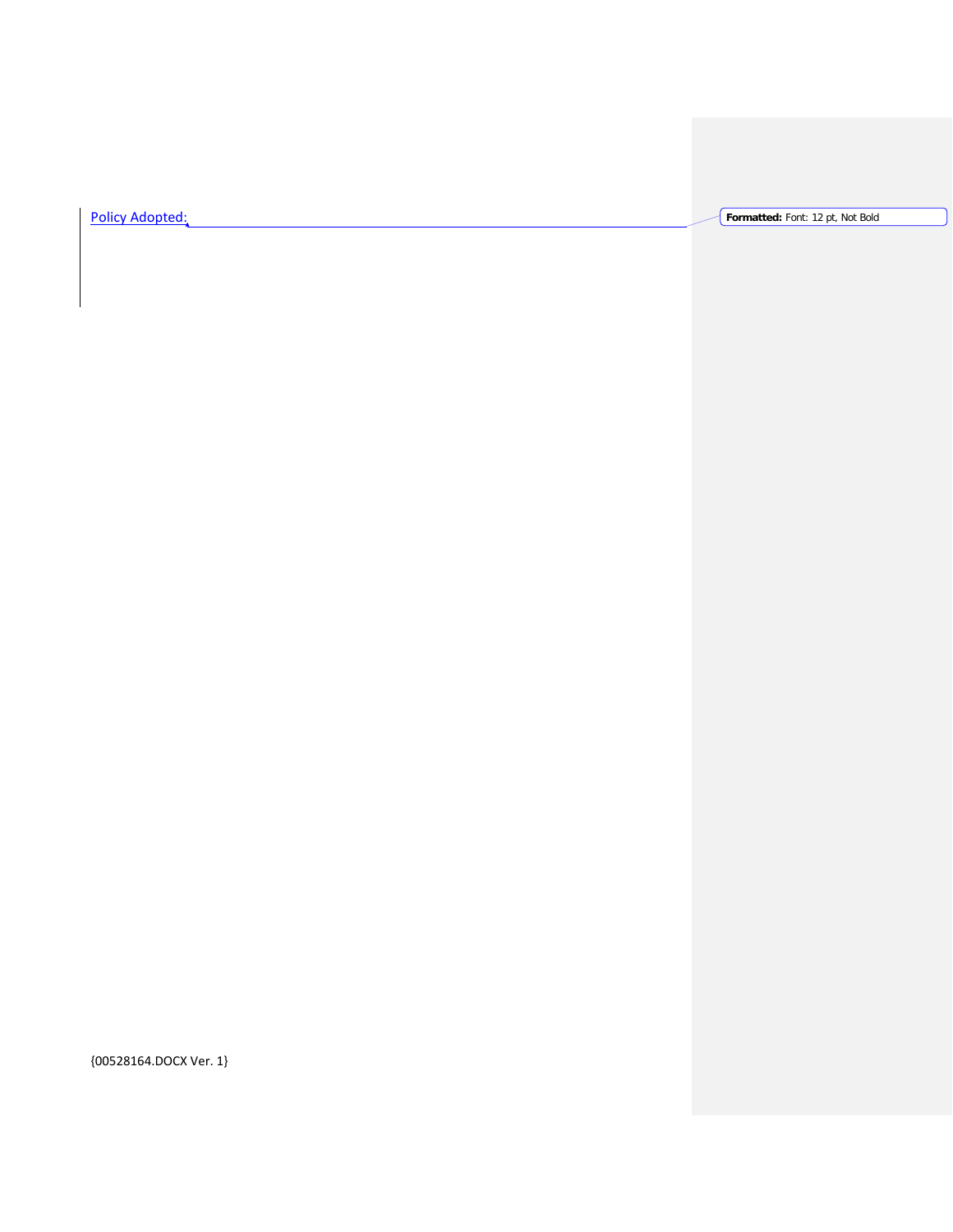### **Regulations**

# **Definitions**

**Parent** is defined as a natural parent, an adoptive parent, a legal guardian or an individual acting as a parent in the absence of a parent or guardian. If parents are divorced or legally separated, both parents have the same right of access to the student's education records, unless a court order or other legally binding document prohibits or restricts access.

**Student** is defined as an individual who is or has matriculated in the school district. This may include situations where a student is not physically present, including attendance by electronic and telecommunication technologies, out of district placement, or homebound or hospitalized instruction.

Eligible student- is a student who has turned eighteen years of age or one who attends an institution of postsecondary education. Eligible students hold all rights formerly possessed by their parents.

**Disclosure** is defined as permitting access to or the release, transfer, or other communication of personally identifiable information contained in education records to any party, by any means, including oral, written or electronic means to any party except the party that provided or created the record.

**Educational record** is defined as those records, files, documents, and other materials including but not limited to, handwritten or printed materials, computer media, video or audio tape, film, microfilm or microfiche, that contain information directly related to a student and are maintained by the Board or by a person acting for the Board.

Records that are typically considered to constitute a student's education record include the following: the cumulative education file (defined by the Public Records Administrator of the State of Connecticut), health records, attendance and disciplinary records, and special education or other confidential records including planning and placement team meeting reports and minutes.

# **The following are not defined as educational records:**

- 1.) Records maintained by a law enforcement unit of the school district that were created by the law enforcement unit for the purpose of law enforcement;
- 2.) Student work, including but not limited to work graded or edited by peers and teachers prior to collection and recording of a grade by a teacher;

**Comment [KLF3]:** These definitions should all be in the policy.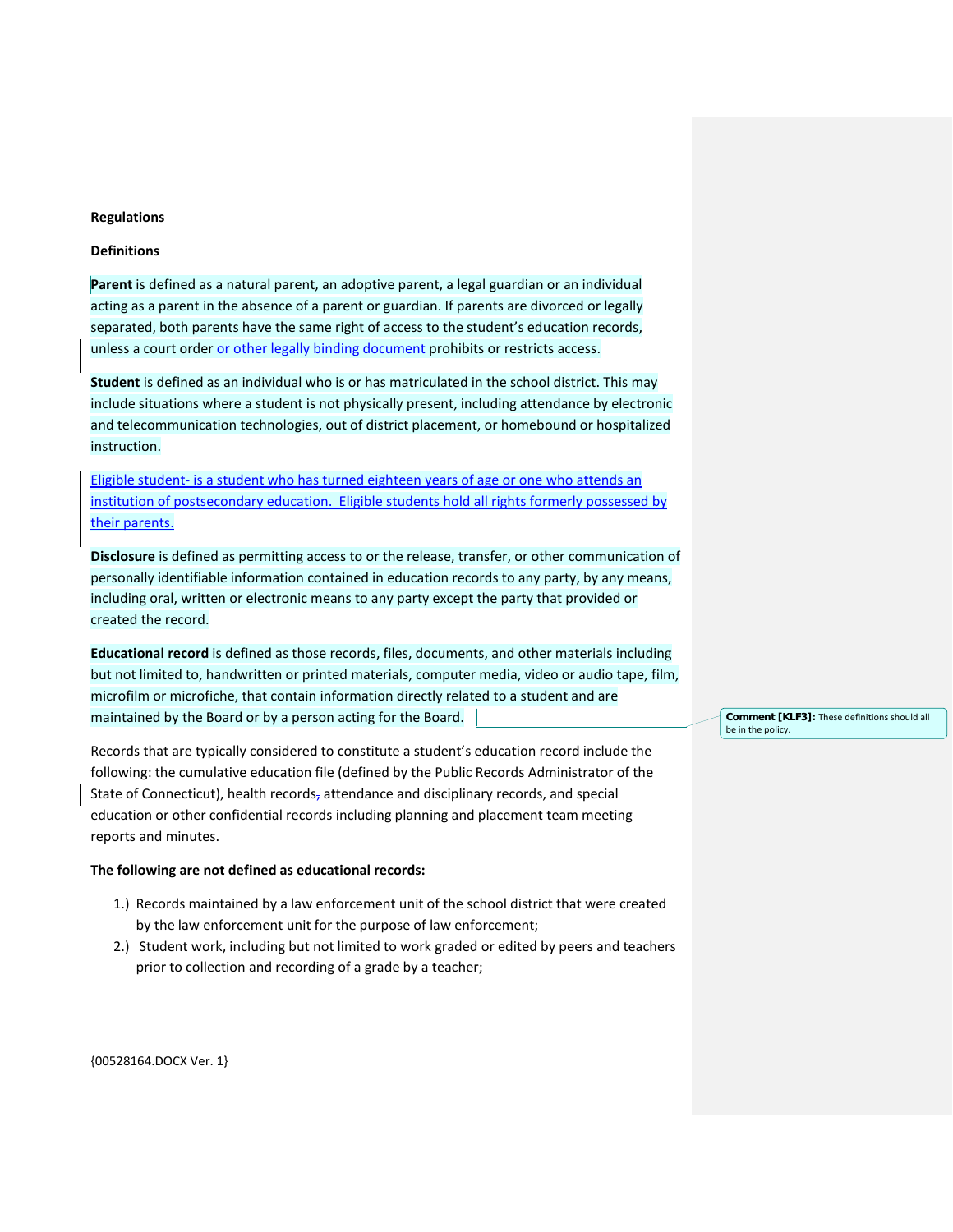- 3.) Records in the sole possession of instructional, supervisory or administrative personnel that are not accessible or revealed to any other person except a substitute, including teacher notes and raw data;
- 4.) Records considered privileged under section 10-154a(b) of the Connecticut General Statutes, which precludes disclosure of any information acquired through a "professional communication" with a student, when such information concerns alcohol or drug abuse or any alcoholic or drug problem of such student;
- *5.)* Video captured by a school or bus surveillance camera, except as such video data becomes part of a student record as a result of disciplinary or other investigations concerning the student. In the event of a request for disclosure of such video data, the district shall determine whether and to what extent the record should be considered the educational record of one or more students whose whereabouts and other information may have been recorded on the video.
- 6.) Electronic mail ("e-mail") between and among staff or between parents and staff concerning students, except as determined by the school to be a necessary record of the student's educational program and progress, in which case, the e-mail record shall be printed and stored or saved electronically to a folder or file designated specifically for the student to be maintained along with the student's educational records. E-mails of a general and transitory nature, such as those concerning scheduling and other matters similar in nature to verbal communications, shall not be stored or maintained as part of the student's records. These will be purged periodically according to a schedule as determined by the Superintendent. Requests for copies or access to electronic communications such as e-mail will be handled pursuant to the Freedom of Information Act (FOIA), and to the extent that such communications contain information concerning individual students, such information shall be redacted prior to disclosure to protect personally identifiable information of students under the Family Educational Rights and Privacy Act (FERPA).

 $6.$  7.) Records on a student who is 18 years of age older, or is attending an institution of postsecondary education that are: made or maintained by a physician, psychiatrist, psychologist, or other recognized professional or paraprofessional acting in his or her professional capacity or assisting in a paraprofessional capacity; made, maintained, or used only in connection with treatment of the student and disclosed only to individuals providing the treatment. "Treatment" does not include remedial educational activities or actives that are poart of the program of instruction at the agency or institution.

**Information directly related to a student** is defined as information that is personally identifiable , including the student's name, the name of the parent or other family members, the address of the student or student's family, a personal identifier such as the student's

**Formatted:** Normal, No bullets or numbering **Comment [KLF4]:** about

**Comment [KLF5]:** Need clarification from counsel **Formatted:** Font: 12 pt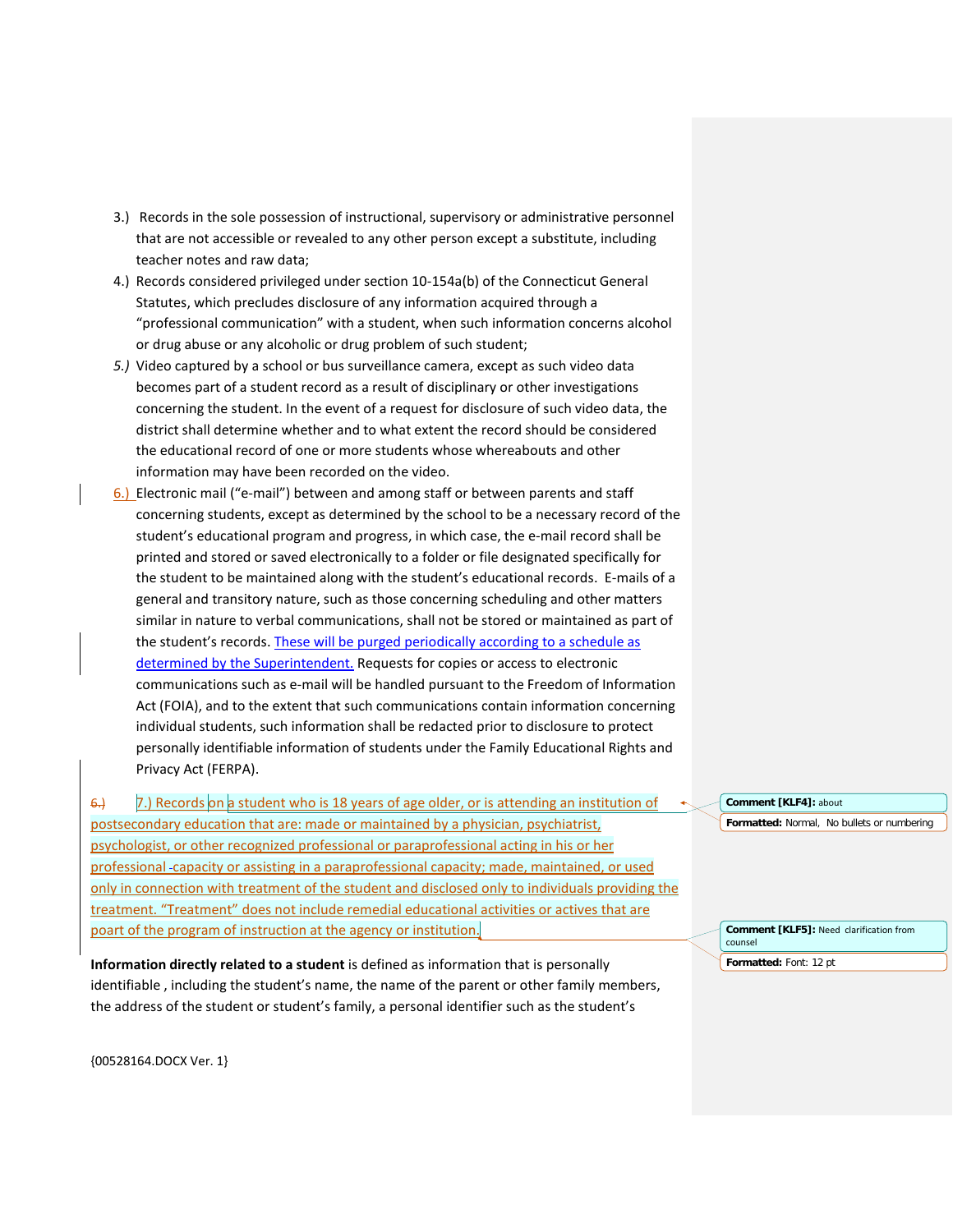security number, or student number or other indirect identifiers, such as the student's date of birth, place of birth and mother's maiden name, or other information that, alone or in combination, is linked or linkable to a specific student that would allow a reasonable person in the school community, who does not have personal knowledge of the relevant circumstances, to identify the student with reasonable certainty, or information requested by a person whom the educational agency reasonably believes knows the identity of the student to whom the educational record relates.

**Directory information** is defined as the following information contained in a student's education record that would not generally be considered harmful or an invasion of privacy if disclosed: student name, grade, ID number (only to the extent that the number cannot be used to gain access to educational records unless used in conjunction with a password or other information possessed only by the authorized user), address, telephone number, date and place of birth, clubs, sports and extracurricular or co-curricular activities, photographic, computer and/or video images of the student participating in school and school-sponsored activities, electronic mail address, weight and height of members of athletic teams, dates of attendance, degrees and awards received, and the current school attended by the student. A student's social security number is not directory information.

**School Official** is defined as a person employed by the District as an administrator, supervisor, teacher, instructor, coach or support staff member, including health or medical staff and law enforcement unit personnel, a person serving on the Board of Education, a person or company with whom the district has contracted to perform a special task (such as an attorney, auditor, advisor, consultant, or therapist), or a parent , student or other volunteer serving on an official committee such as disciplinary or grievance committee, or assisting another school official in performing his/her tasks, and contractors or vendors to whom services or functions otherwise performed by employees have been outsourced.

**Law enforcement unit** is defined as an individual office, department, division, or other component of the district that is authorized or designated by the district to (1) enforce laws or refers matters of law enforcement to appropriate authorities, or (2) maintain the physical security and safety of the school or district. This includes but is not limited to school security officials, local law enforcement officials whether or not assigned to a specific school as a school resource officer, and state and federal police.

**Education Program** is defined as any program administered by the district, including but not limited to early childhood education, elementary and secondary education, transition services for students aged 18 to 21, special education, job training, career and technical education, and adult education.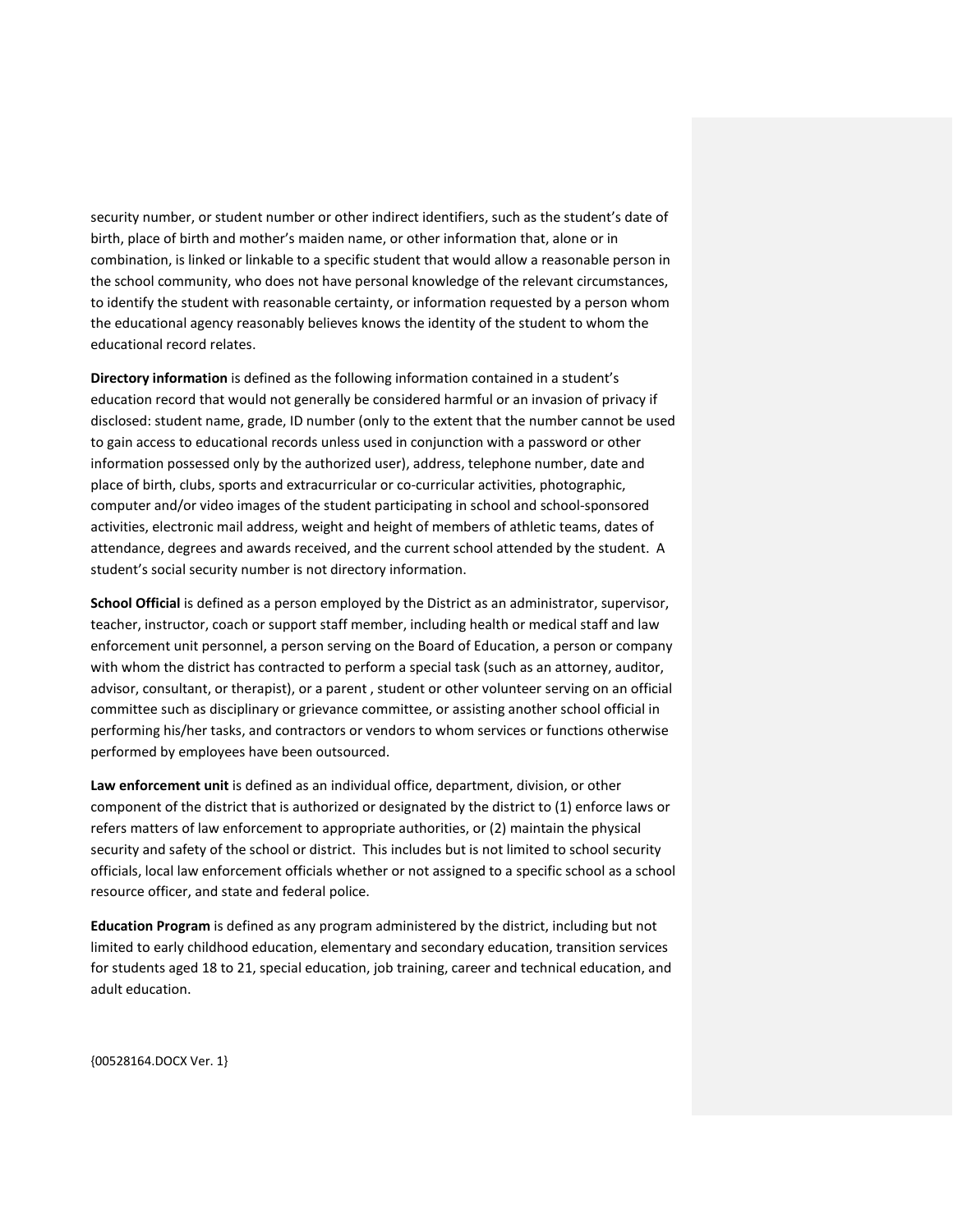## **Annual Notification of Rights**

An Annual Notification of Rights will be provided by the school district to parents and eligible students through a notice placed in student handbooks and/or on the Board website and/or through a parent letter. The school district will effectively notify parents or eligible students who are disabled, or those who have a primary or home language other than English, of their rights.

Through such notification parents and eligible students will be informed of their rights and the procedures to exercise them. Such rights include: the right to inspect and view all education records pertaining to their child/themselves; to seek to have the records amended on the grounds that the records contain inaccurate, misleading information or information that is in violation the student's privacy rights; to consent to disclosure of personally identifiable information from the records; and to file a complaint with United States Department of Education concerning alleged failures by the district or school to comply with requirements of the Family Rights and Privacy Act (FERPA). The notice will additionally include an explanation of who constitutes a school official and what constitutes a legitimate educational interest.

### **Directory Information Notice to be included with Annual Notification Rights**

The annual notification of rights shall include a directory information public notice. The directory information notice shall designate what information will be considered directory information and provide an opportunity and set a deadline by which parents or eligible students must indicate their election not to have such information disclosed.

### **Consent**

# **Generally**

No education records will be disclosed without the prior written consent of the parent or eligible student, with the exceptions to prior written consent noted herein.d below.

# **Parental Consent of Parent of Special Education Student Specifically Required by IDEA in Two Instances**

As stated above, generally consent by a parent or eligible student is required for disclosure of student education records. Consent is specifically required under the IDEA when: 1.) information is disclosed to agency officials providing or paying for secondary transition services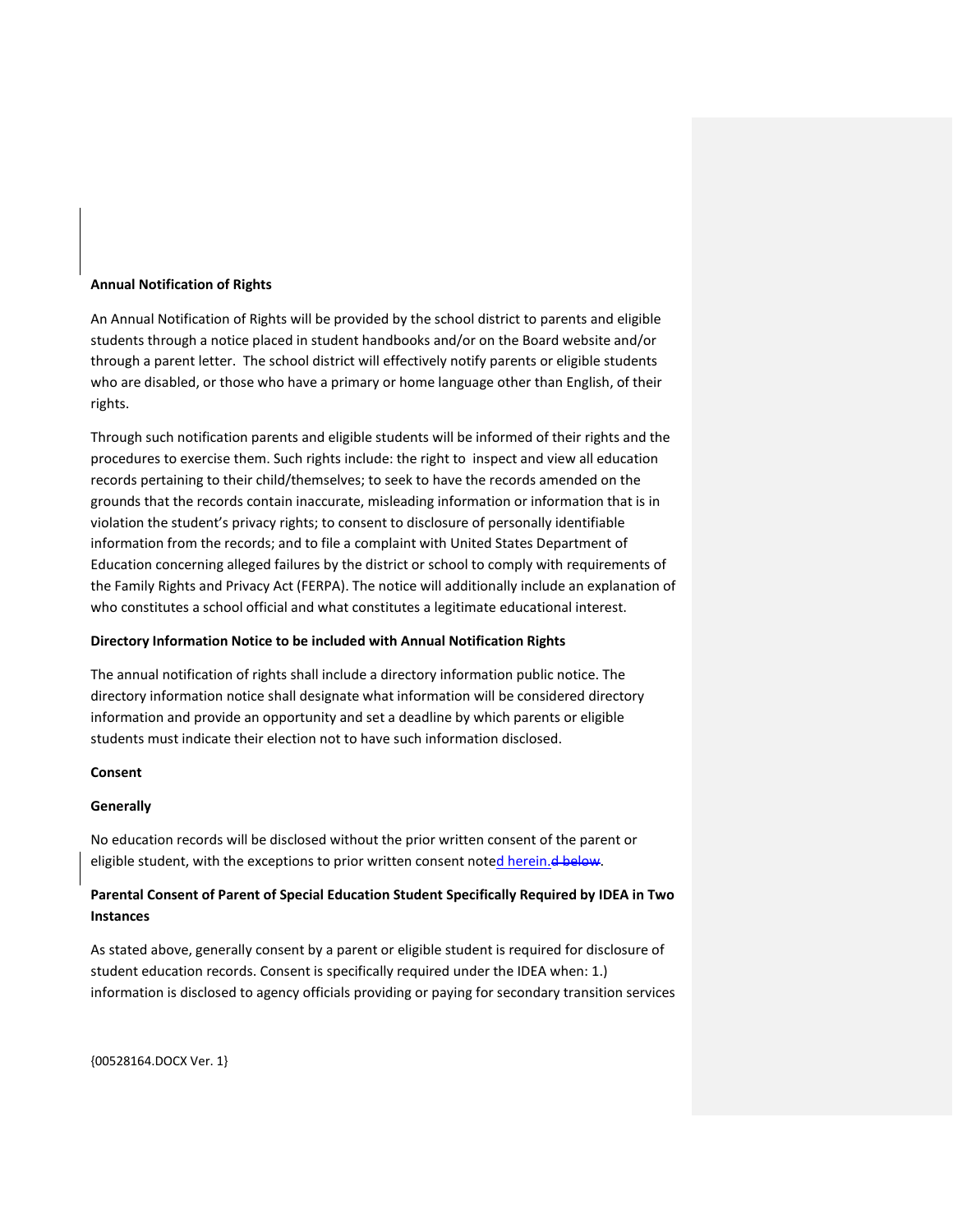and 2.) when a student enrolls, or plans to enroll, in a private school not under the auspices or direction of the school district.

# **Procedures for Responding to Requests for Records**

## **Form of Consent**

- 1. Consent must be in writing, be signed, dated and specify the records to be disclosed, the reasons for the disclosure, and indicate to whom disclosure is to be made.
- 2. Parents/eligible students must make a separate request and provide written consent each time they want to inspect and review their child's or their own education records, or have those records released to or accessed by a third party.
- 3. Electronic copies of the written consent provided by the parent or eligible (such as faxed or e-mailed copies) will be accepted as valid consent if such consent otherwise meets the requirements of this section and the parent or eligible student can be authenticated as the source of the consent. School personnel may reject electronic requests if the electronic consent otherwise fails to meet the consent requirements or cannot be authenticated.
- 4. Any consent received by the school or school district is to be reviewed by the designated school or district level keeper of the records to determine whether it complies with the above requirements. Parents and eligible students will be notified-if the request is insufficient in some way and given the opportunity to resubmit the request.
- 5. 5. Upon receipt of a request to review and inspect educational records, the parent or eligible student will be contacted to arrange for the inspection and review of the requested records. Parents and eligible students reviewing and inspecting original educational records shall be accompanied by district personnel during the review and inspection. If copies of records are required, they shall be made by the school or the district in accordance with procedures set forth herein.

A record of the review and inspection shall be maintained in the student's file.

1. 6. Upon receipt of a request from a third party for disclosure of a student record or personal information contained in the record, the keeper of the records at the school or district level, as applicable, will confirm that valid parent or eligible student consent has been obtained for the requested disclosure, or that a valid exception to the prior written consent requirement applies. The parent or eligible student may be asked to pay for copying charges associated with the disclosure if appropriate and as provided by law.

Upon receipt of a request by a parent or eligible student to disclose educational records to a third party, the school or district designated keeper of the records shall contact the parent or eligible student to arrange for the secure transfer of the requested records. If the parent or requests a copy of the records disclosed, a copy shall be provided.

**Comment [CD6]:** The Board should consider whether it will require notification to parents and students to be in writing or what protocols will need to be followed. For example, if contact by phone or email is permissible, will a log of such contact be maintained or copies of emails placed in the student's file.

**Comment [CD7]:** Same comment as CD2

**Comment [KLF8]:** Is there any requirement if the parties want electronic copies of a record? Would there or can there be charges associated with providing a copy. How do we assure that the records have not been modified.

- **Formatted:** Font: 12 pt **Formatted:** Normal, No bullets or numbering
- **Comment [CD9]:** Same as above regarding the
- nature of the contact.
- **Formatted:** Font: 12 pt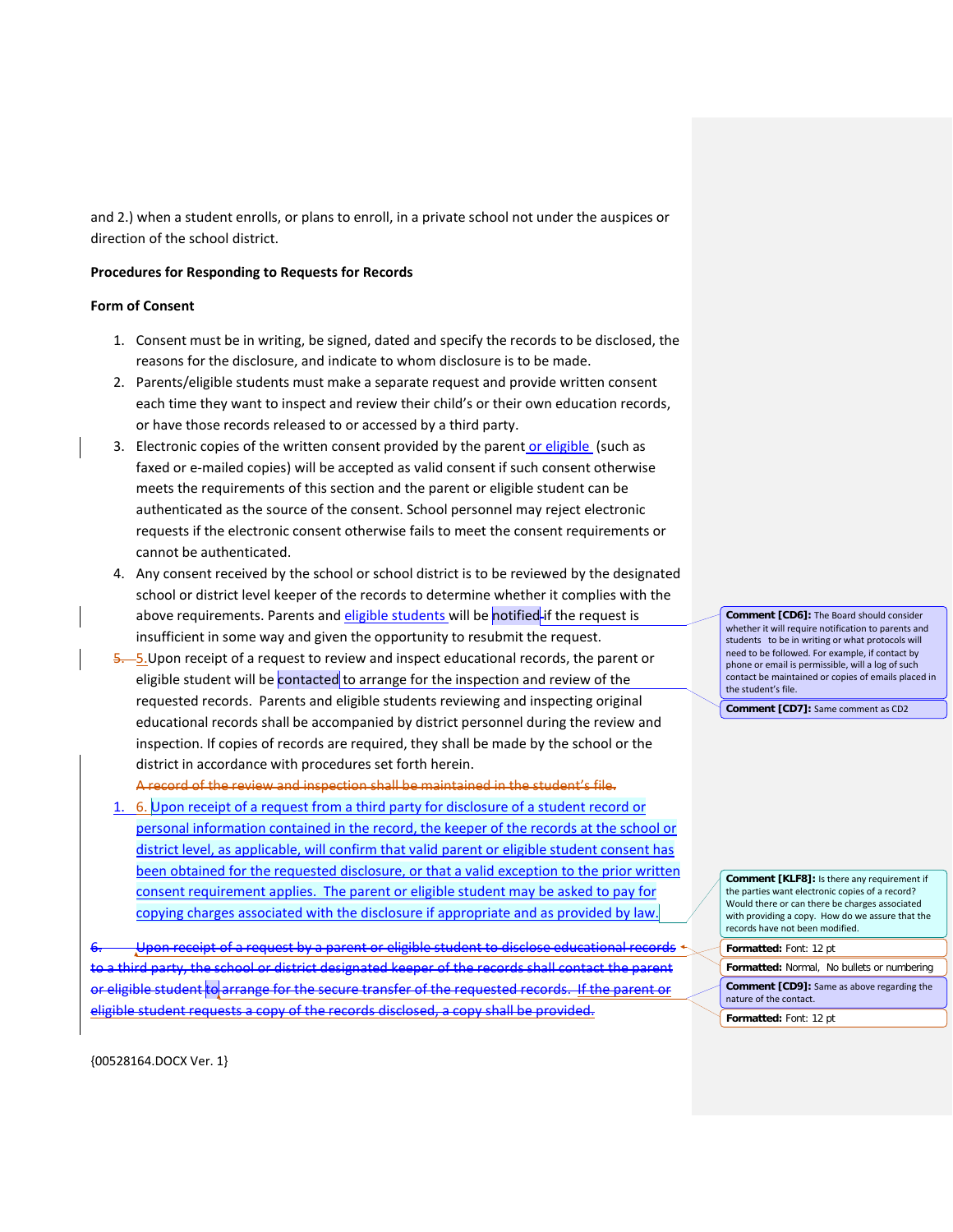2. 7. In the event that an exception to the prior written consent requirement applies, the keeper of the record will determine whether the parent or eligible student must receive prior notice of the disclosure if required by law, and if required, shall notify the parent or eligible student regarding the disclosure.

7. **8.** The school or district shall respond to reasonable requests by the parent or eligible student for explanations and interpretations of the recor**d**d.

**Recordkeeping Requirements concerning requests and disclosures**

**Schools must maintain a record/log of each request for access to and each disclosure of personally identifiable information from those records of each student.** A record of the disclosure shall be maintained with the student's education records specifying to whom the records were disclosed, what records were disclosed, the date of the disclosure, and the reason for the disclosure, unless the law does not permit a record of the disclosure to be maintained. The log shall be maintained with a tudent's education records for so long as the records are maintained.

**No record of access or disclosure is required to be maintained with respect to requests from, or disclosure to: 1.) the parent or eligible student, 2.)a school official, 3.)a party with written consent from the parent or eligible student, 4.) a party seeking directory information or 5.) a party receiving information in accordance with a judicial order or lawfully issued subpoena.**

**Recordkeeping Requirements concerning requests for access and disclosures**

**Schools must maintain a record/log of each request for access to and each disclosure of personally identifiable information from those records of each student.** A record of the disclosure shall be maintained with the student's education records specifying to whom the records were disclosed, what records were disclosed, the date of the disclosure, and the reason for the disclosure, unless the law does not permit a record of the disclosure to be maintained. The log shall be maintained with a student's education records for as long as the records are maintained.

**No record of access or disclosure is required to be maintained with respect to requests from, or disclosure to: 1.) the parent or eligible student, 2.)a school official, 3.)a party with written consent from the parent or eligible student, 4.) a party seeking directory information or 5.) a party receiving information in accordance with a judicial order or lawfully issued subpoena.**

**Recordkeeping for Special Education Records**

**A record of access or disclosure shall be maintained for all special education records. The Superintendent in consultation with Pupil Personnel Staff and other staff deemed** 

| Formatted: Font: 12 pt                                             |
|--------------------------------------------------------------------|
| Formatted: Normal, Indent: Left: 0.25", No<br>bullets or numbering |
| Formatted: Font: 12 pt                                             |
| <b>Formatted:</b> Normal, No bullets or numbering                  |
| <b>Formatted:</b> Font: 12 pt, Bold                                |
| <b>Formatted:</b> Normal, No bullets or numbering                  |
| Formatted: Font: 12 pt, Bold                                       |
| <b>Formatted:</b> Font: 12 pt                                      |
| Formatted: Font: 12 pt                                             |

**Formatted:** Font: 12 pt, Bold

**Comment [KLF10]:** What has changed here?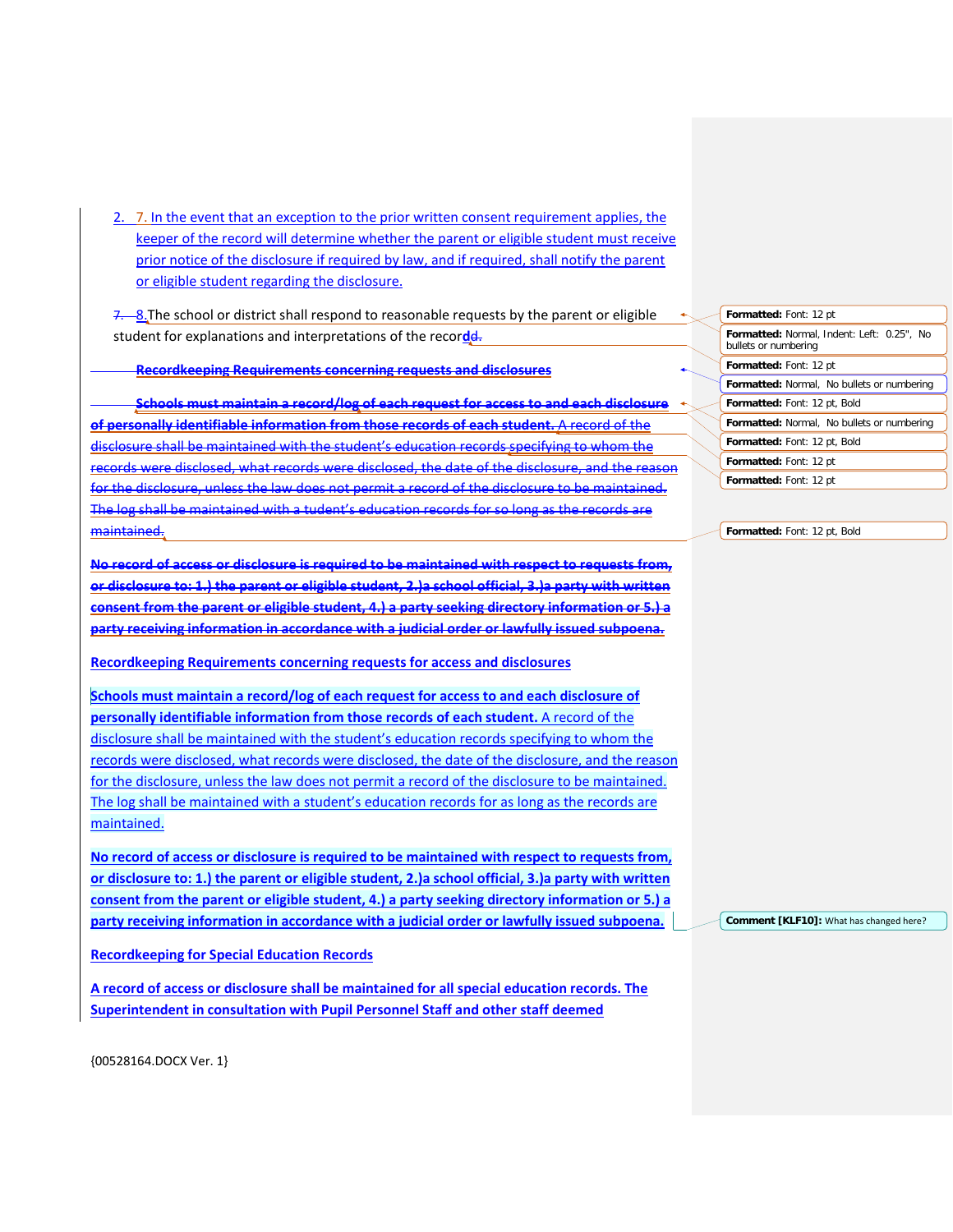**appropriate will determine and implement any additional protocols not otherwise specified in these regulations for the carrying out the district's responsibilities under law for the filing, protection, confidentiality, classification, review and destruction of special education records.** 

**Procedure for Challenging Content of a Student Record**

In the event a parent or eligible student desires to challenge the content of a student's records for being inaccurate, misleading, or otherwise in violation of the student's privacy or other rights of students, such party is afforded an opportunity for such challenge with the following procedure:

- 1. Submission of a written statement identifying the record or records which are believed to be inaccurate, misleading, or otherwise in violation of privacy. A statement of the reasons for such a challenge of the records shall be filed with the school principal. In the event that the challenged record was created by or otherwise directly involves the building principal, the parent may request that the Superintendent designate another person to review the challenge to the record.
- 2. The school principal or designee will respond within a reasonable period of time to such a challenge. The written response shall indicate which records are inaccurate, or otherwise inappropriate, and the extent to which the records have been corrected. The parent or eligible student will be given an opportunity to present facts or evidence supporting such challenge. In the event that the request to amend or correct the record is denied, the principal or designee shall provide a written response containing the reasons for the denial therefor.
- 3. When a decision by the principal or designee is not acceptable to the parent or eligible student, the parent or eligible student may request a hearing conducted by the Superintendent at which the parent or eligible student will be given the right to present evidence in support of his/her belief that the record is erroneous and to rebut any evidence submitted in support of the record. In the event that the challenged record was created by or directly involves the Superintendent, the parent or eligible student may request that another person, not directly interested in the record, hear the challenge to the record. A written decision shall be issued at the conclusion of the review stating the disposition of the challenge and the reasons for the determination.
- 4. If the hearing results in a decision that the records remain as they are, the parent or eligible student shall be allowed to insert into the record a written statement outlining objections to the material. This statement shall become a permanent part of the student record and will be disclosed whenever the relevant records of the student are disclosed.

**Comment [CD11]:** These procedures are modified slightly from those currently in place in Newtown as reflected in 7-303.1

**Comment [KLF12]:** Can we be more specific for the length of time? How about 30 days.

**Comment [KLF13]:** The reason for denial should be kept in the student record. Decision is kept in record

**Comment [KLF14]:** Why wouldn't the board be the final arbiter?

**Third Party Disclosure Request**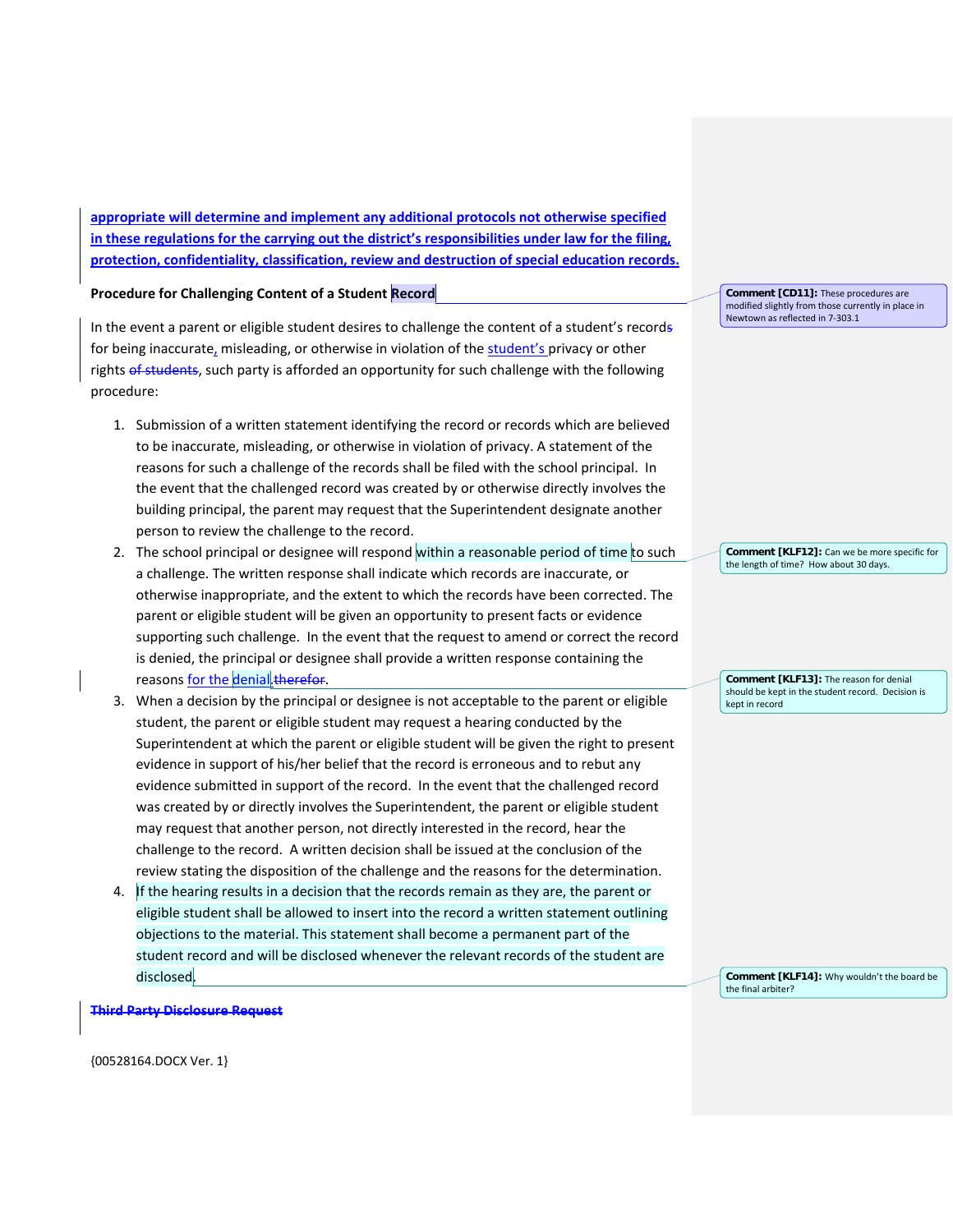School officials are prohibited from transmitting or disclosing student records or personally identifiable information that may be contained in those records to third parties unless prior written consent of the parent or eligible student has been obtained, or unless an exception to prior written consent applies as noted below.

### **Procedures for Third Party Disclosure**

- 1. Upon receipt of a request from a third party for disclosure of a student record or personal information contained in the record, the keeper of the records at the school or district level, as applicable, will confirm that valid parent or eligible student consent has been obtained for the requested disclosure, or that a valid exception to the prior written consent requirement applies. The parent or eligible student may be asked to pay for copying charges associated with the disclosure if appropriate and as provided by law.
- In the event that an exception to the prior written consent requirement applies, the keeper of the record will determine whether the parent or eligible student must receive prior notice of the disclosure if required by law, and if required, shall notify the parent or eligible student regarding the disclosure.
- 3. A record of the disclosure shall be maintained specifying to whom the records were disclosed, what records were disclosed, the date of the disclosure, and the reason for the disclosure, unless the law does not permit a record of the disclosure to be maintained.
- 4. In the event that the records are reviewed and inspected by a third party either with authorization of a parent or eligible student, or under an exception as provided by law, the third party shall be accompanied and supervised by a district official during the review and inspection of the student records. The third party may be required to sign and date a receipt indicating that the review of records has been completed.
- 5. If appropriate, for example, in the event of a disclosure to a third party who is under contract to the district to perform a specific service involving the use of the records, school officials will provide, at the time of disclosure, written warning against the further dissemination, copying, or disclosure of the student records or personally identifiable information contained in those records without consent of the parent or eligible student, and warn against the use of the records by the third party for any reason other than as authorized, unless such disclosure is otherwise excepted under state or federal law.

#### **Exceptions to Written Prior Consent**

An exception to the prior written consent requirement will be made for the following reasons: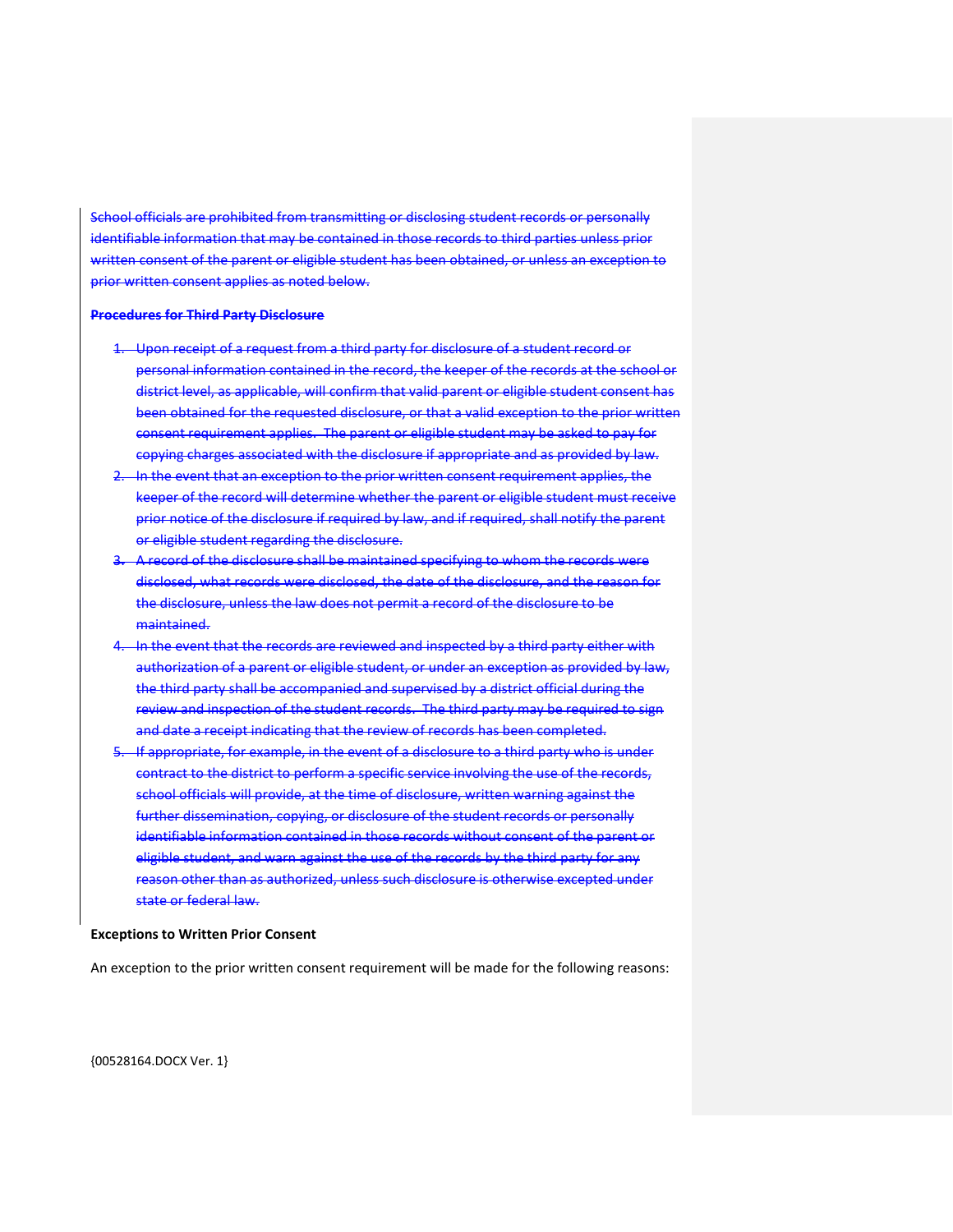1.) Directory information (as defined herein and in the annual parent notification) may be disclosed absent consent, unless the parent or eligible student has opted out of the directory information disclosure as detailed herein.

2.) Disclosures may be made to "school officials" (as defined herein) who have "legitimate educational interests" in the records or information.

3.) In emergency situations, disclosures may be made absent consent when knowledge of the information is necessary to protect the health or safety of the student or other individuals and there is an articulable and significant threat to health or safety. Disclosures made pursuant to this exception must be limited to that information needed to limit or mitigate the threat, and must be limited to those individuals in a legitimate position to be able to limit or mitigate the threat, for example, law enforcement officials, medical or public health officials.

4.) Disclosures may be made pursuant to a lawfully issued subpoena or judicial order in accordance with state and federal laws. Reasonable efforts will be made to notify parents or eligible students prior to such a release, pursuant to these regulations.

5.) Transfer or disclosure of education records including health and disciplinary records may be made to officials of another school, school system, or institution of postsecondary education where the student seeks or intends to enroll, or where the student is already enrolled.

6.) Records and information may be disclosed to federal law enforcement officials pursuant to a valid subpoena for records relevant to an investigation or prosecution of an alleged act of terrorism. In the event that records are disclosed under this exception, no record of the disclosure may be maintained by the school district.

7). In the event of a lawsuit brought by a parent against the school district, the district is permitted to disclose to the court, without order or subpoena, the student's education records relevant for the district to defend itself.

8.) Disclosures may be made to certain third parties for use as data in studies to develop tests, to administer student aid programs or to improve instruction in accordance with conditions set forth by state and federal laws. This exception is subject to specific requirements that must be met in developing a contract with the third party to who the information will be disclosed in order to further protect the confidentiality of the information disclosed.

10.) Information regarding students with disabilities may be made available to the Office of Protection and Advocacy for the purpose of fulfilling their statutory responsibilities to individuals with disabilities.

**Formatted:** Not Highlight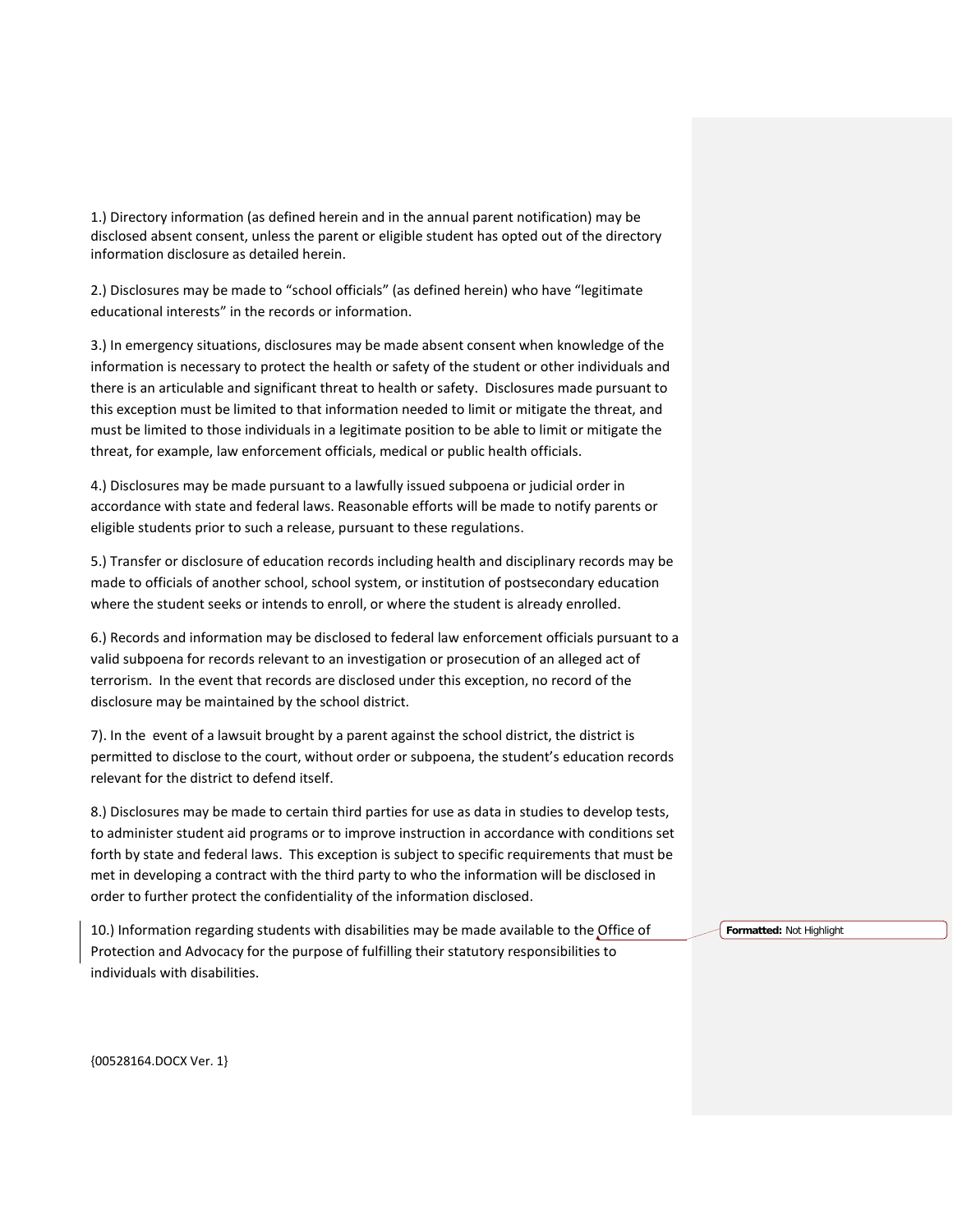11.10.) Routine disclosures of students' names, addresses, and telephone numbers to military recruiters upon request may be made without specific consent, subject to a parent's or eligible student's right to opt out of the disclosure of such information absent consent.

 $12.11$ .) Disclosures may be made to authorized representatives of the U.S. Comptroller General, the U. S. Attorney General, the U.S. Secretary of Education, or State and local educational authorities, such as the State educational agency (SEA), in connection with an audit or evaluation of Federal- or State-supported education programs, or for the enforcement of or compliance with Federal legal requirements that relate to those programs. These entities may make further disclosures of personally identifiable information to outside entities that are designated by them as their authorized representatives to conduct any audit, evaluation, or enforcement or compliance activity on their behalf.

132.) Disclosures may be made in connection with financial aid for which the student has applied or which the student has received, if the information is necessary to determine eligibility for the aid, determine the amount of the aid, determine the conditions of the aid, or enforce the terms and conditions of the aid.

13.) Disclosures may be made to parents of eligible students if the eligible student is -a dependent child as defined in the IRS code. The school reserves the right to require from the parents proof of dependency.

# **Timeframe for Response to Request for Disclosure of Records for Regular and Special Education Students**

## **For Regular Education Students**

Compliance with a request for disclosure must occur within a reasonable time from receipt of consent, but in no case more than forty-five (45) days after receipt of a valid request.

### **For Special Education Students**

Compliance with the request must be made within ten (10) days of such request or within three (3) days if the parents need to review the records to prepare for a PPT meeting or a due process hearing.

**Response to Disclosure Requests**

**No Obligation to Create Records, Re-Create Lost or Destroyed Records**

The district will refrain from destroying records when there is a pending inspection request. The district has no obligation to create records in its efforts to be responsive to a disclosure

{00528164.DOCX Ver. 1}

**Comment [KLF15]:** What about having an "optin" policy? Ask counsel. – Need backup that parents are notified.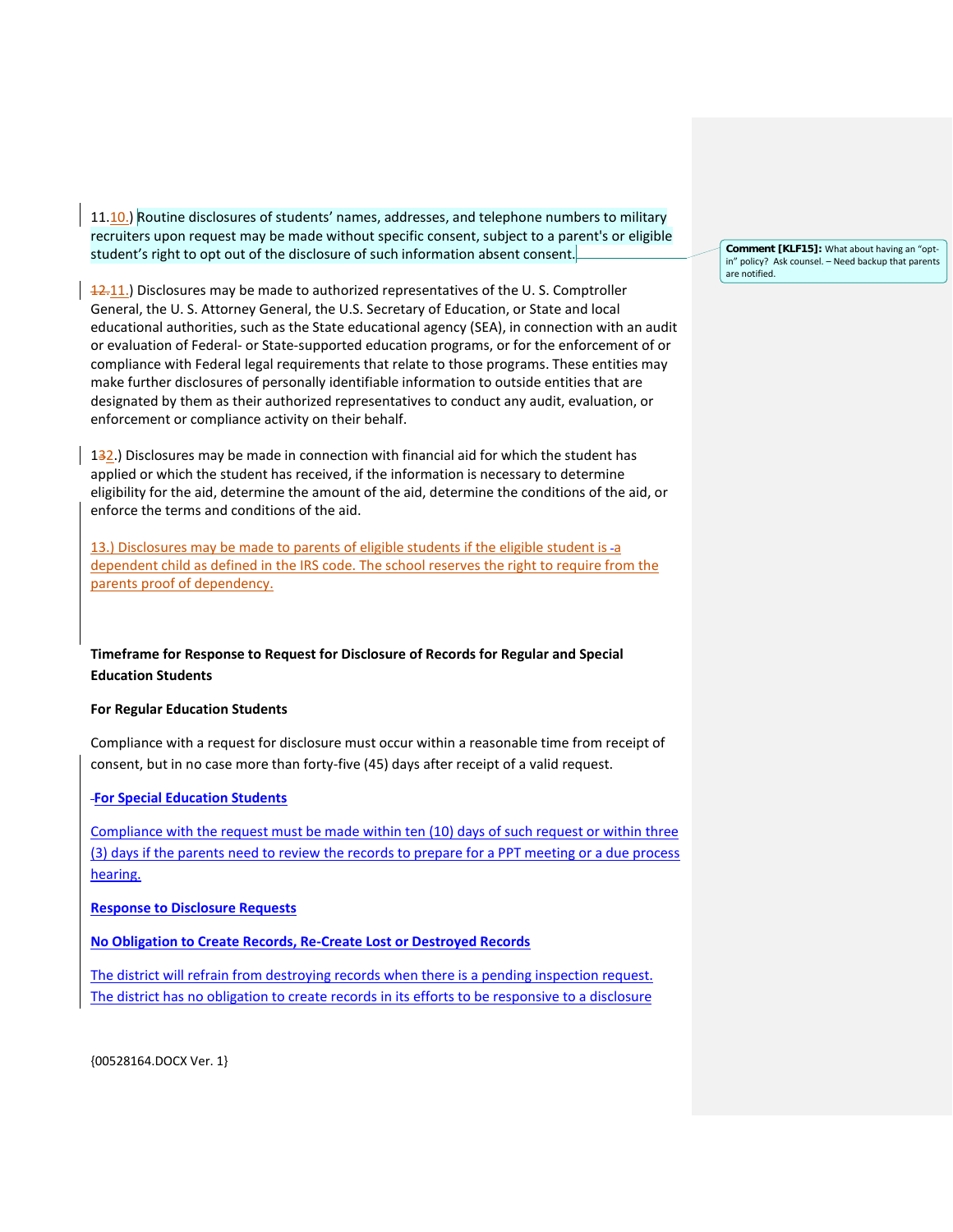request from a parent or eligible student nor is it required to re-create records that have been lost or stolen.

# **Copies and Fees for Records**

If it is not feasible for a parent or eligible student to view or access the education records, copies will be made and the parent or student charged a reasonable fee for copying in accordance with state statute. Costs for copying will be collected prior to copying. No parent or eligible student will be denied copies of student records for financial reasons if to do so would effectively deny the individual(s) access to the requested records.

No fee shall be accessed to search for or to retrieve the education records of a student.

**One Free Copy for Special Education Students**

Parents of a child requiring special education and related services shall be provided one free copy of their child's education records within five (5) school days of such request. Such request must be made in writing by the parent.

**Formatted:** Font: Bold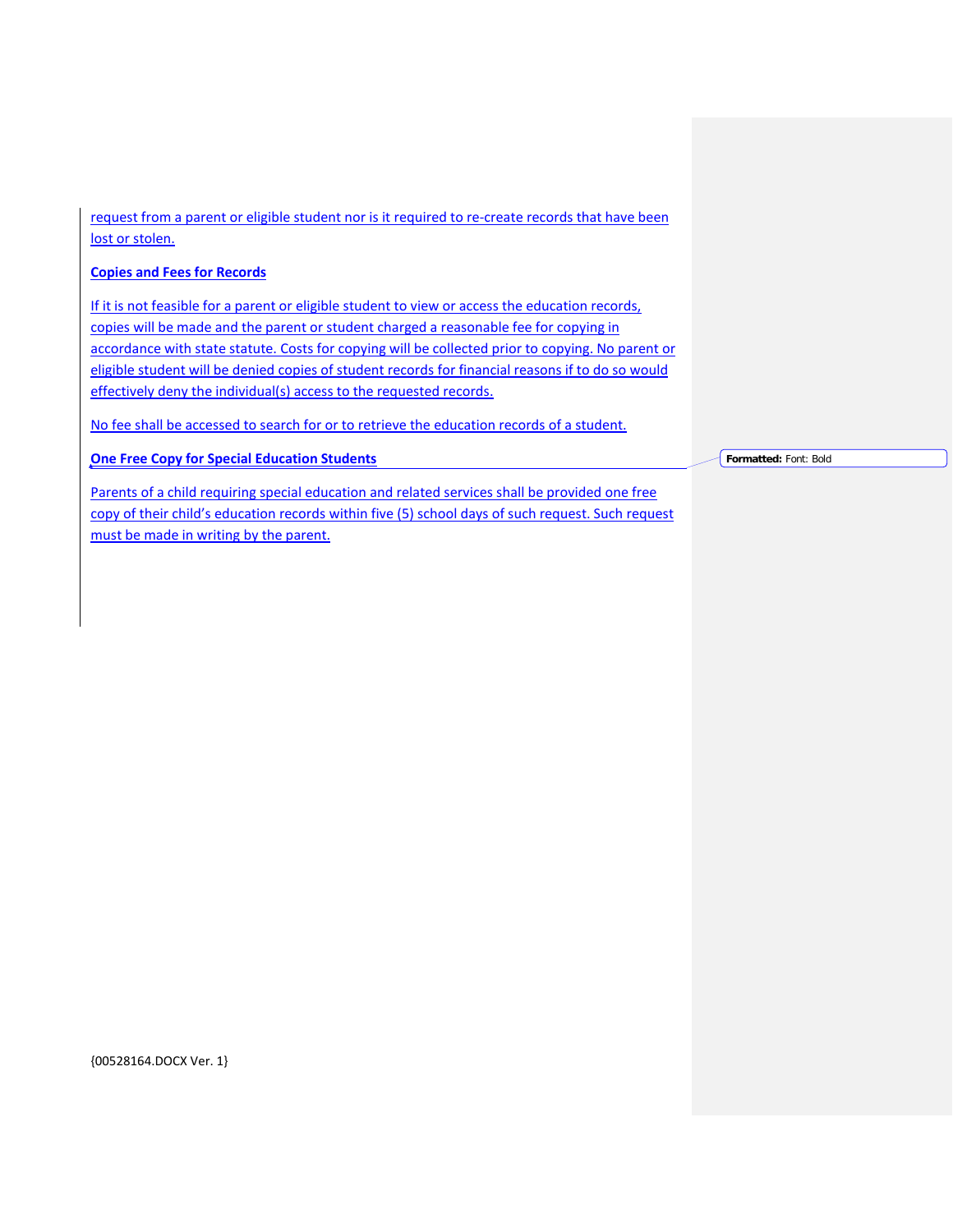### **For Special Education Students**

Compliance with the request must be made within ten (10) days of such request or within three (3) days if the parents need to review the records to prepare for a PPT meeting or a due process hearing.

#### **Response to Disclosure Requests**

## **No Obligation to Create Records, Re-Create Lost or Destroyed Records**

The district will refrain from destroying records when there is a pending inspection request. The district has no obligation to create records in its efforts to be responsive to a disclosure request from a parent or eligible student nor is it required to re-create records that have been lost or stolen.

## **Copies and Fees for Records**

If it is not feasible for a parent or eligible student to view or access the education records, copies will be made and the parent or student charged a reasonable fee for copying in accordance with state statute. Costs for copying will be collected prior to copying. No parent or eligible student will be denied copies of student records for financial reasons if to do so would effectively deny the individual(s) access to the requested records.

No fee shall be accessed to search for or to retrieve the education records of a student.

Parents of a child requiring special education and related services shall be provided one free copy of their child's education records within five (5) school days of such request.

## **Record of Disclosures**

The Board is required by law to keep records of disclosures of personally identifiable information from education records of each student. The Superintendent of Schools shall establish protocols for the recording of disclosures. Such protocols shall minimally require that a log be placed in each student's cumulative file to record who has requested and received records, the parties' legitimate interesting in obtaining the records, and whether the requests were granted or denied. A record of disclosure shall be maintained in the student's record for as long as the record is maintained.

### **Legal Exceptions to Requirement for Record of Disclosures**

There is no requirement under FERPA regulations for recording disclosure to the following: the parent or eligible student, a school official, a party with written consent from the parent or eligible student, a party seeking directory information, or a party seeking or receiving records in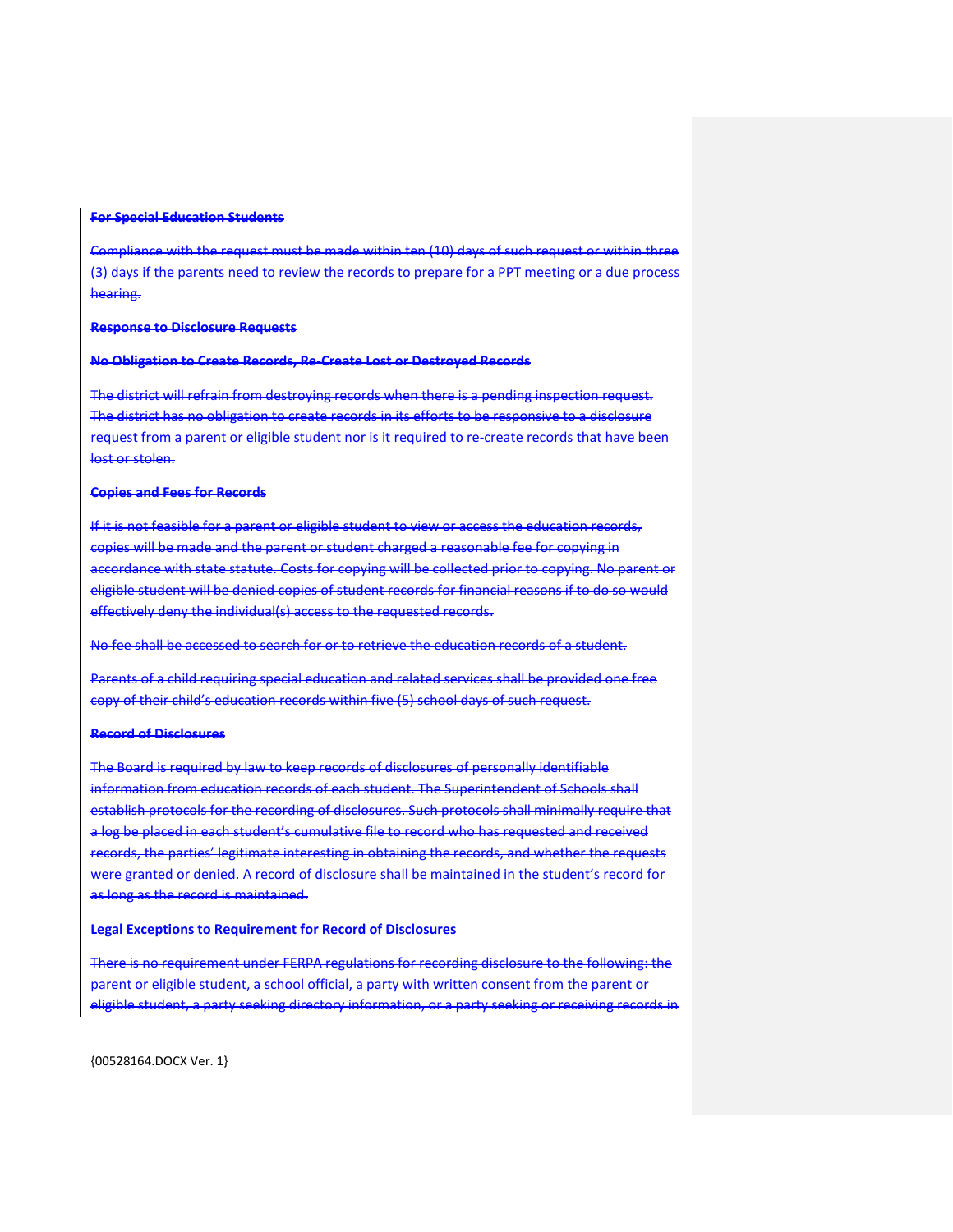accordance with judicial order or lawfully issued subpoena as set forth in FERPA regulations, 34 CFR 99.31a(9) (ii)(A)-(C). Records are not permitted to be maintained pertaining to disclosures to law enforcement in connection with investigations or prosecutions of alleged acts of terror.

### **Breach of Confidentiality/Unauthorized Disclosure**

Recognizing the importance of maintaining the confidentiality of student records and the information contained in those records, and acknowledging the rise in incidence of identity theft, the Superintendent, in consultation with appropriate business and technology school personnel, will adopt reasonable measures to secure and protect student records and the confidentiality of those records, particularly those maintained in electronic format. Physical safeguards such as locked offices and/or file cabinets will be used to maintain the safety and security of physical records and to restrict access to authorized personnel only.

The Board is not required by law to notify students that information from their education records was stolen or otherwise subject to an unauthorized release, but is required to maintain a record of each disclosure.

### **Preventive and Responsive Protocols**

The Superintendent is charged with enumerating and describing the student records maintained by the school system and with establishing protocols to prevent and respond to a breach of information. Such protocols shall include an inventory of computer programs and electronic files in order to determine the types of personal, private information that is maintained or used by the district, and review the safeguards in effect to secure and protect that information as well as include an incident response plan that provides for appropriate notification in the event of a breach and applicable timelines.

The Superintendent shall develop such guidelines in accordance with recommendations or guidance from the United States Department of Education, Family Policy Compliance Office (FPCO ) and should consider one or more of the following steps, in the event of a breach of confidential student information: 1.) reporting the incident to law enforcement authorities, 2.) determining exactly what information was compromised, i.e. names, addresses, SSN's, ID numbers, credit card numbers, grades etc., 3.) taking steps immediately to retrieve data and prevent and further disclosures, 4.) identifying all affected records and students, 5.) determining how the incident occurred, including school officials that had control of and responsibility for the information that was compromised, 6.) determining whether the incident occurred because of a lack of monitoring and oversight, 7.) conducting a risk assessment and identifying appropriate physical, technological and administrative measures to prevent similar incidents in the future, 8.) notifying students that the Department of Education has a website detailing what to do if identity theft is suspected.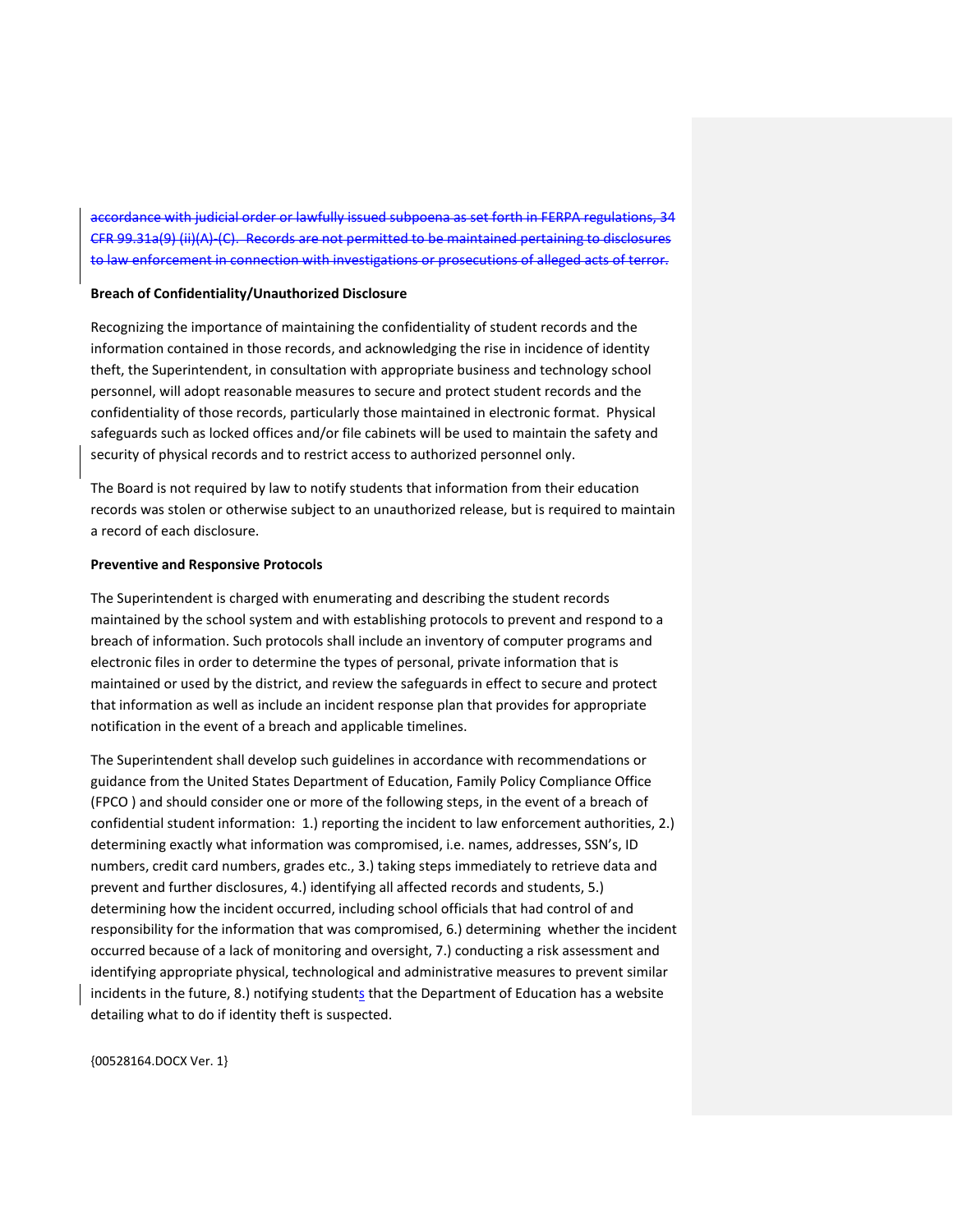The Superintendent's protocols may include recommendations for appropriate disciplinary action to be taken against any student, staff member, or other individual or individuals responsible for, or who contributed to any breach by either deliberate or negligent conduct.

## **Training**

The Superintendent shall implement training for all staff including the staff of the Information Technology (IT) department regarding FERPA. IT staff should receive training on how to effectively search the district's electronic system in response to FERPA requests. Training for all staff shall include, but is not limited to, instruction regarding the obligation to redact personally identifiable student education records, retention and destructions protocols, and should include instruction that it is improper to retain student education records where there is no legitimate education need for such record and review of district protocols for responding to requests for education records by parents/eligible students and third parties.

Further, staff shall receive training regarding the district's acceptable use of technology policy including use of the district's email system and networks and such training shall reinforce that under no circumstances should district technology and specifically, the email system, be used to retain or transmit student education records for staff's private purposes such as employment with another school district.

### **Social Security Numbers**

To protect the privacy of a student, a student's social security number shall not be used or incorporated in any school record as a means of identification. In the event that a breach results in the sharing of student social security numbers, prompt notification to parents or eligible students is mandated and will occurur.

## **Document Retention/Destruction**

The Superintendent will be responsible for overseeing the orderly retention and disposition of the district's student records including special education records in accordance with applicable district policy and regulations, federal and state statutes and Connecticut Public Records Administration Schedule M8 . Schedule M8which provides- timeframes for the retention of education records as well as directives regarding for the retention and their disposition. destruction of education records. Schedule M8 provides for minimum retention requirements and does not prohibit longer retention.

The Superintendent shall appoint a record keeper/manager for the district who is charged with carrying out the Superintendent's directives for the retention and disposition of education records in accordance with Schedule M8.

**Formatted:** Font: Bold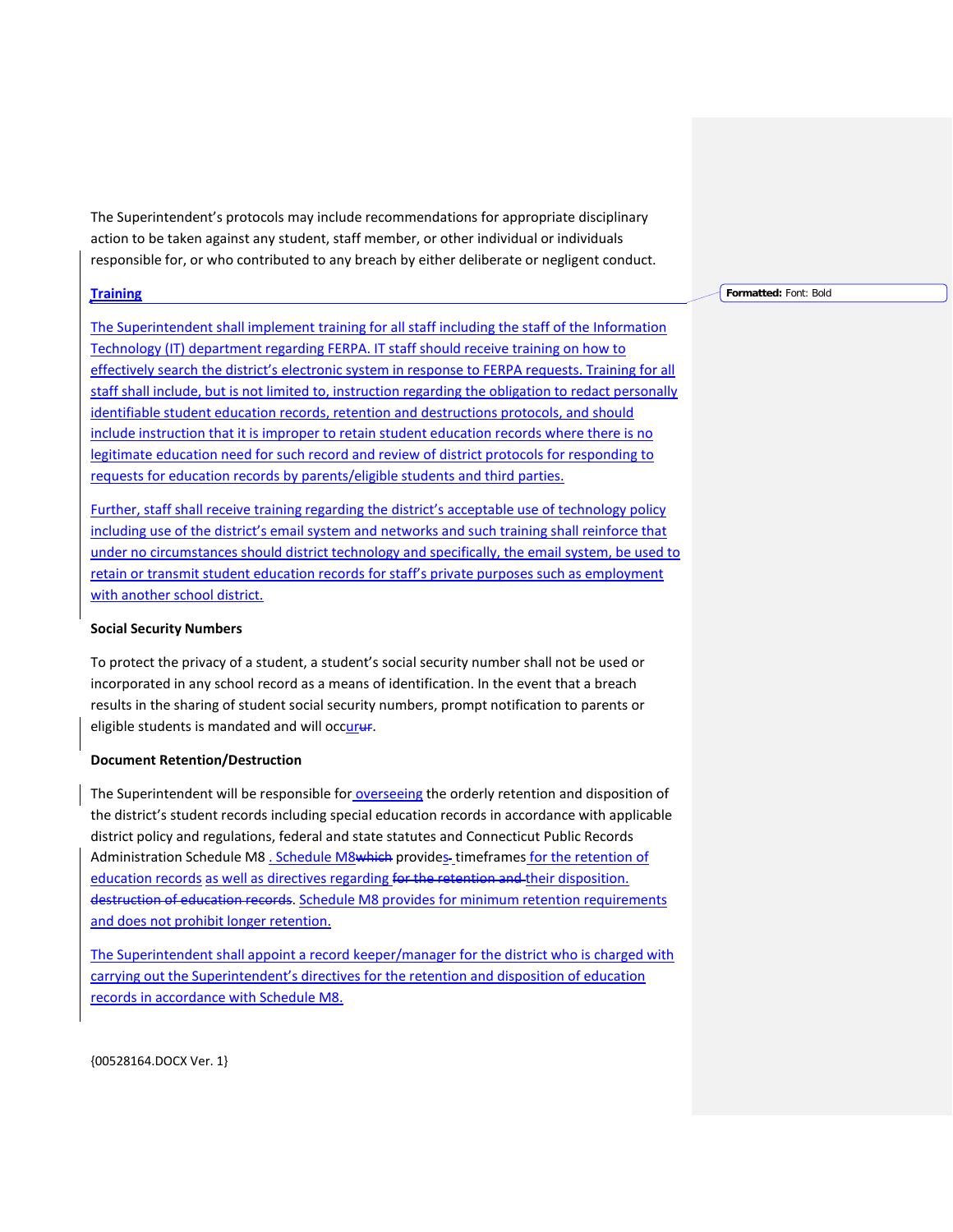| No records may destroyed until the district has received the signed approval form from the                                                                                                              | Formatted: Font: Bold, Underline |
|---------------------------------------------------------------------------------------------------------------------------------------------------------------------------------------------------------|----------------------------------|
| <b>Office of the Public Records Administrator.</b>                                                                                                                                                      | Formatted: Font: Bold            |
| The following represents a summary of the most recently revised Schedule M8 (revised                                                                                                                    | Formatted: Font: Bold            |
|                                                                                                                                                                                                         |                                  |
| <b>February 2005). Schedule M8 is revised periodically and the retention/disposition of district</b><br>education records shall be in accordance with the most recent schedule. These regulations shall |                                  |
| be modified periodically to reflect ongoing revisions to Schedule M8.                                                                                                                                   |                                  |
|                                                                                                                                                                                                         |                                  |
| Documentation that requires permanent retention:                                                                                                                                                        |                                  |
| District Policy and Procedures manuals must be retained permanently; they may be revised as                                                                                                             |                                  |
| required, but old policy/procedure manuals shall be maintained separately.                                                                                                                              |                                  |
| Physician's standing orders and nursing protocols must be retained permanently; these may be                                                                                                            |                                  |
| revised as required, but must keep old copy separate.                                                                                                                                                   |                                  |
|                                                                                                                                                                                                         |                                  |
| <b>Records to be retained for Fifty (50) Years</b>                                                                                                                                                      | Formatted: Font: Bold            |
| The following records must be retained for fifty (50) years after a student leaves the school                                                                                                           |                                  |
| district and thereafter, may be destroyed in accordance with state law and district procedures:                                                                                                         |                                  |
| academic achievement (grades/transcript) (caveat: when a student graduates from high school,                                                                                                            |                                  |
| the high school may discard K-8 transcripts), attendance records(days absent/present/tardy),                                                                                                            |                                  |
| basic biographical information, records of immunization.                                                                                                                                                |                                  |
| <b>Records to be retained for Six (6) Years</b>                                                                                                                                                         | Formatted: Font: Bold            |
| The following education records are required to be maintained for $\sin(6)$ years after a student                                                                                                       |                                  |
| leaves the school district, and thereafter, may be destroyed in accordance with state law and                                                                                                           |                                  |
| district procedures : awards, diagnostic test results (non-special ed), extracurricular activities,                                                                                                     |                                  |
| letters of recommendation, child-study and student assistance team records, standardized                                                                                                                |                                  |
| group test scores, diplomas, family with service needs records, school counselor, school                                                                                                                |                                  |
| psychologist, social –work and speech and language pathology case records and truancy                                                                                                                   |                                  |
| records including referrals and records of parental conferences.                                                                                                                                        |                                  |
|                                                                                                                                                                                                         |                                  |
| <b>Student Health records to be retained for Six (6) Years</b>                                                                                                                                          | Formatted: Font: Bold            |
| The following health records must be retained for six years and thereafter, may be destroyed in                                                                                                         |                                  |
| accordance with state law and district procedures: accident or incident reports, school                                                                                                                 |                                  |
| entrance health histories, child abuse forms, cumulative health records, emergency care plan,                                                                                                           |                                  |
| individualized health care plan, heath assessment records, parental authorization and                                                                                                                   |                                  |
| physicians orders for medication/treatment, nursing records (health assessment data, nursing                                                                                                            |                                  |

process notes and third party health records),referral forms for services based upon results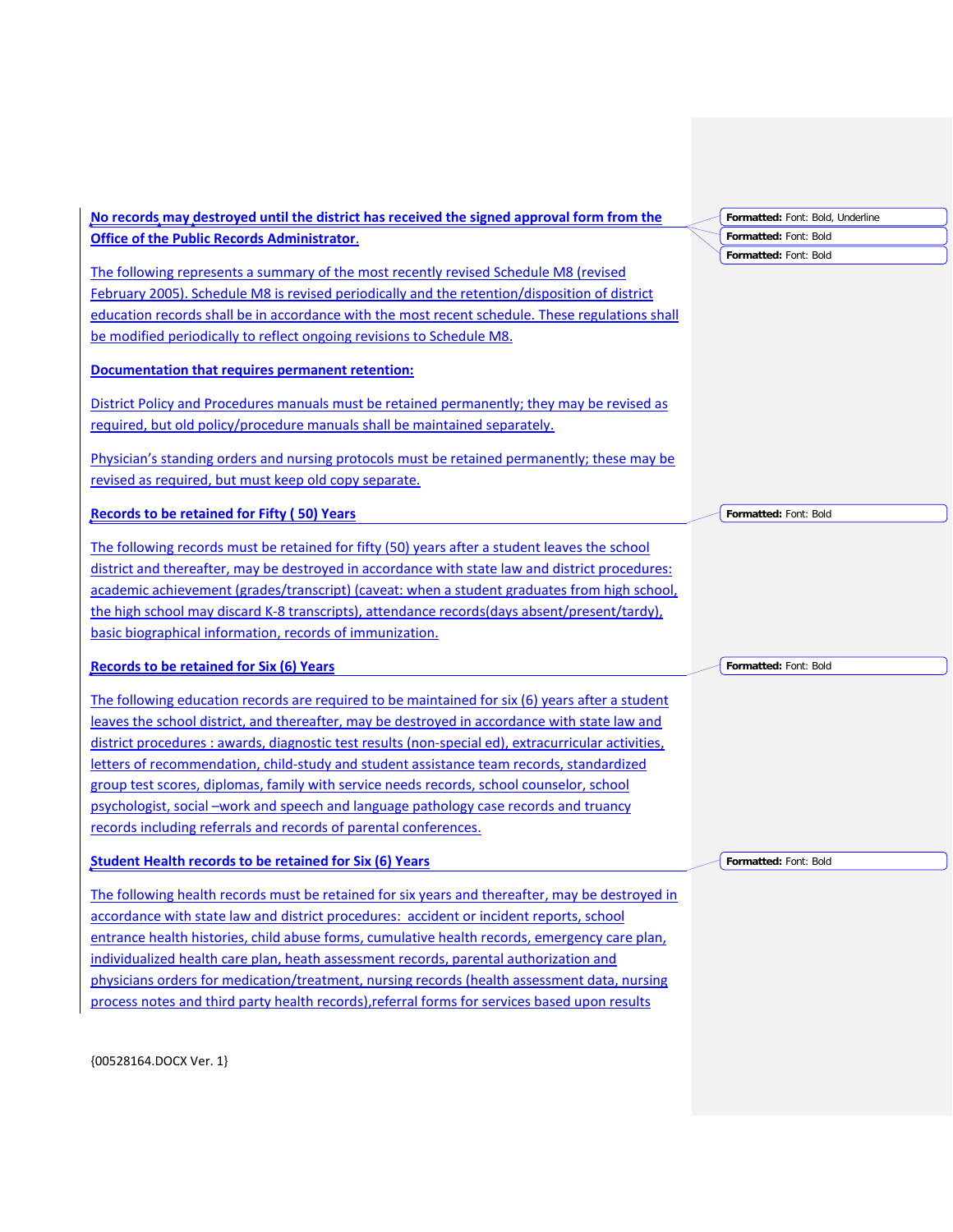| from mandated screenings, sports historyies and physical-examination reports and medication       |                                                                     |
|---------------------------------------------------------------------------------------------------|---------------------------------------------------------------------|
| administration records (until superseded by yearly summary on the cumulative health record or     |                                                                     |
| 6 years after the student leaves the school district)                                             | Formatted: Font: Bold                                               |
| <b>Transportation Records</b>                                                                     |                                                                     |
| Surveillance videotapes made on the bus must be retained for two weeks and then may be            |                                                                     |
| recycled unless the tape becomes evidence in any kind of disciplinary proceeding, or litigation,  |                                                                     |
| or otherwise takes on a status that would require a longer retention period according to          |                                                                     |
| Schedule M8. If so, it will be retained in accordance with the schedule and until all actions are |                                                                     |
| resolved.                                                                                         | Comment [CD16]: Schedule M*8 footnote<br>provides this information. |
| Bus routes are required to be retained for three (3) years and then may be destroyed in           | Comment [KLF17]: Look at bus safety policy.                         |
| accordance with state law and district procedures:.                                               | Julie to call edconn regarding survelliance and new<br>contract.    |
| <b>Enumeration Records/Field Sheets</b>                                                           | Formatted: Font: Bold                                               |
|                                                                                                   |                                                                     |
| Will be retained three (3) years and then may be destroyed in accordance with state law and       | Formatted: Font: Not Bold                                           |
| district procedures.                                                                              |                                                                     |
| <b>Student Disciplinary Records</b>                                                               | Formatted: Font: Bold                                               |
| Records of student detention, incident reports and referrals are not required to be retained;     |                                                                     |
| records of suspension or expulsion must be retained in accordance with C.G. S. 10-233c(3)         |                                                                     |
| regarding suspensions, and C.G.S. 10-233d(f) governing expungement of student expulsion           |                                                                     |
| records. Records of suspensions and expulsions typically are retained until a student graduates   |                                                                     |
| high school with limited exceptions set out in the law allowing for earlier destruction.          |                                                                     |
|                                                                                                   | Formatted: Font: Bold                                               |
| <b>Grade Books</b>                                                                                |                                                                     |
| Shall be retained for the current school year plus one year, and then may be destroyed in         |                                                                     |
| accordance with state law and district procedures.                                                |                                                                     |
| Tardy slips from parents/guardians                                                                | Formatted: Font: Bold                                               |
|                                                                                                   |                                                                     |
| Retained until the completion of the school year: then may be destroyed in accordance with        |                                                                     |
| state law and district procedures.                                                                |                                                                     |
| <b>Student Portfolio work (SPW)</b>                                                               | Formatted: Font: Bold                                               |
| SPW produced for grading assessment shall retained until b in accordance with state law and       |                                                                     |
| district procedures.                                                                              |                                                                     |
|                                                                                                   |                                                                     |
| Parent's/eligible student's signed release forms                                                  |                                                                     |
|                                                                                                   |                                                                     |
| {00528164.DOCX Ver. 1}                                                                            |                                                                     |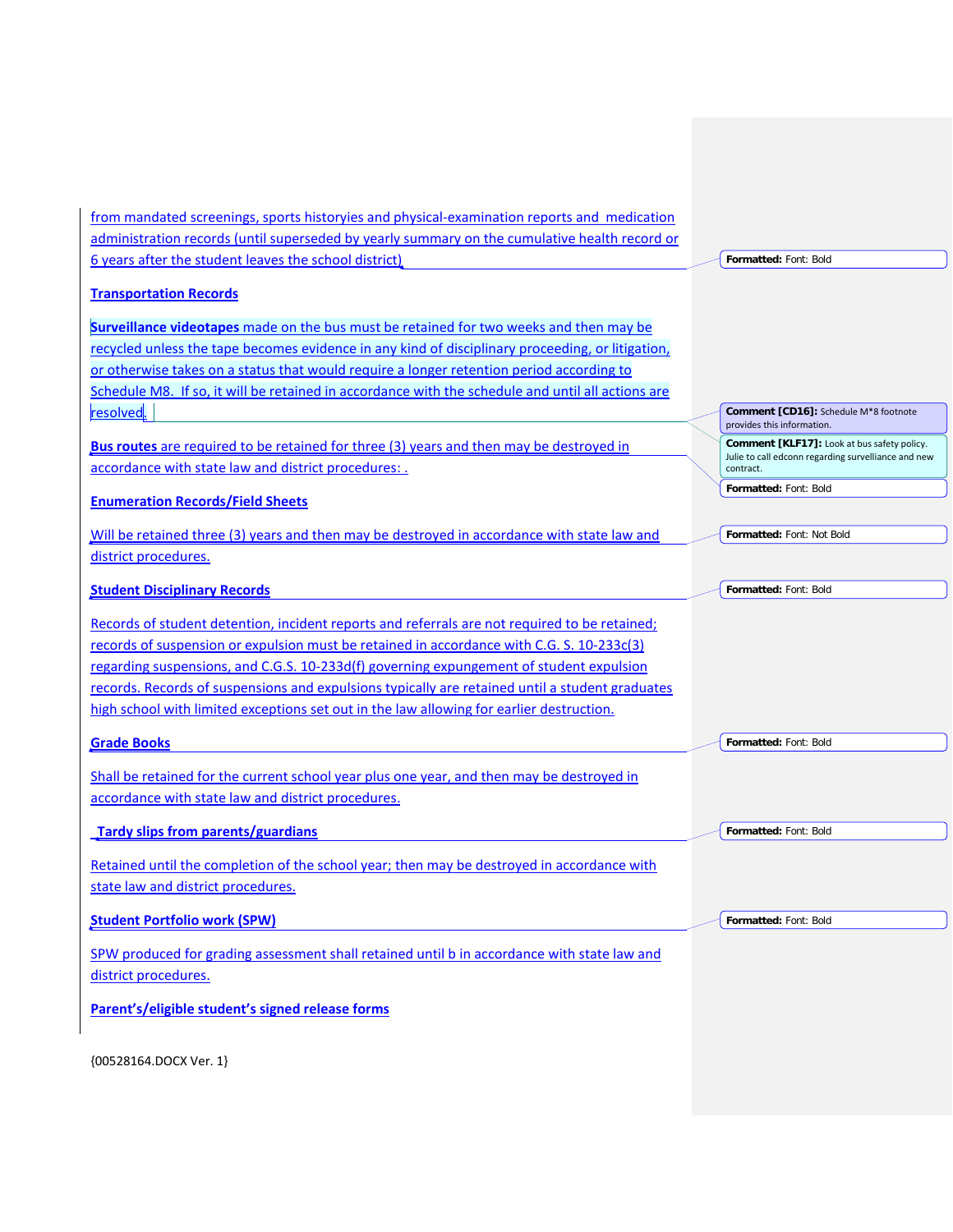| Will be retained as long as the records are maintained.                                                     | Formatted: Font: Not Bold                                                                                   |
|-------------------------------------------------------------------------------------------------------------|-------------------------------------------------------------------------------------------------------------|
|                                                                                                             | Formatted: Font: Not Bold                                                                                   |
| <b>Retention and Destruction of Special Education Records</b>                                               | Formatted: Font: Bold                                                                                       |
| Pursuant to Municipal Records Retention Schedule M8, the following special education and                    |                                                                                                             |
| related services records (birth through 21) will be retained minimally for six (6) years after a            |                                                                                                             |
| student leaves the district: assessment/evaluation reports, due process records including                   |                                                                                                             |
| complaint, mediations and hearings, Individual Transition Plan (ITP) records, Individualized                |                                                                                                             |
| Education Program (IEP) records, Individualized Family Service Plan (IFSP) records, Planning and            |                                                                                                             |
| Placement Team (PPT) records, special education referral form, Section 504 records, pupil                   |                                                                                                             |
| personnel (school counselor, nurse, psychologist, social-work, and speech/language pathology)               |                                                                                                             |
| service records.                                                                                            |                                                                                                             |
| Parent's/eligible student's release forms will be retained as long as the records are maintained.           |                                                                                                             |
| Test protocols are maintained at the discretion of the school district and accordingly, will be             |                                                                                                             |
| retained for three (3) years, or until the next triennial revaluation is completed, whichever               | <b>Comment [CD18]:</b> Time for retention is                                                                |
| comes first. Data concerning the implementation and tracking of progress on IEP goals and                   | discretionary and may differ by district. This is only a<br>recommendation. Same for progress on IEP goals. |
| objectives will be retained for at least two years.                                                         |                                                                                                             |
| Parents will be notified when special education records are no longer needed for purposes of                |                                                                                                             |
| providing special education and related services to their child, particularly when the child                |                                                                                                             |
| graduates. If the parent requests that such documentation be destroyed, the district shall                  |                                                                                                             |
| destroy the records in accordance with state and federal law.                                               |                                                                                                             |
| <b>Destruction of Records Pending Request</b>                                                               |                                                                                                             |
| The district or schools will refrain from destroying records when there is a pending inspection<br>request. |                                                                                                             |
| <b>Connecticut's Freedom of Information Act (FOIA) and FERPA</b>                                            | Formatted: Font: Bold                                                                                       |
| Pursuant to C.G. S. 1-210, also known as the Freedom of Information Act (FOIA), all records                 |                                                                                                             |
| maintained or kept on file by any public agency which includes public schools are designated as             |                                                                                                             |
| public records subject to inspection and copying by all persons. Educational records which are              |                                                                                                             |
| not subject to disclosure under FERPA are exempt from disclosure under FOIA. Additionally,                  |                                                                                                             |
| pursuant to FOIA, the names or addresses of students enrolled in any public school or college               |                                                                                                             |

are exempt without the consent of each student whose name or address is to be disclosed who is eighteen years of age or older and consent of a parent or guardian of each student who is

{00528164.DOCX Ver. 1}

younger than eighteen years of age.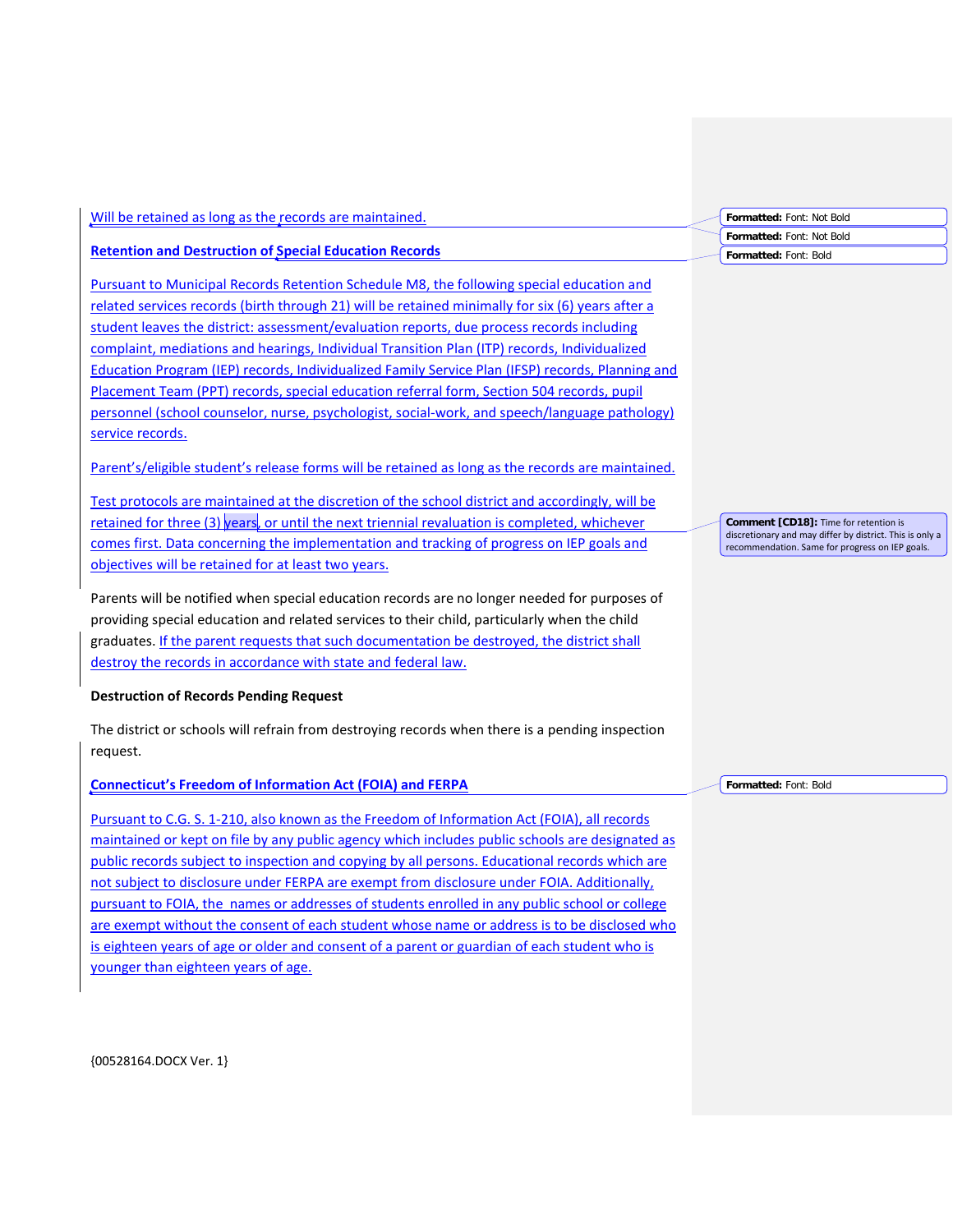Notwithstanding the FERPA exception for education records, students, parents and staff should be aware that the district may be required by law to comply with specific FOIA requests for student records. In which case, a student's personally identifiable information contained in those records will be redacted to maintain student confidentiality.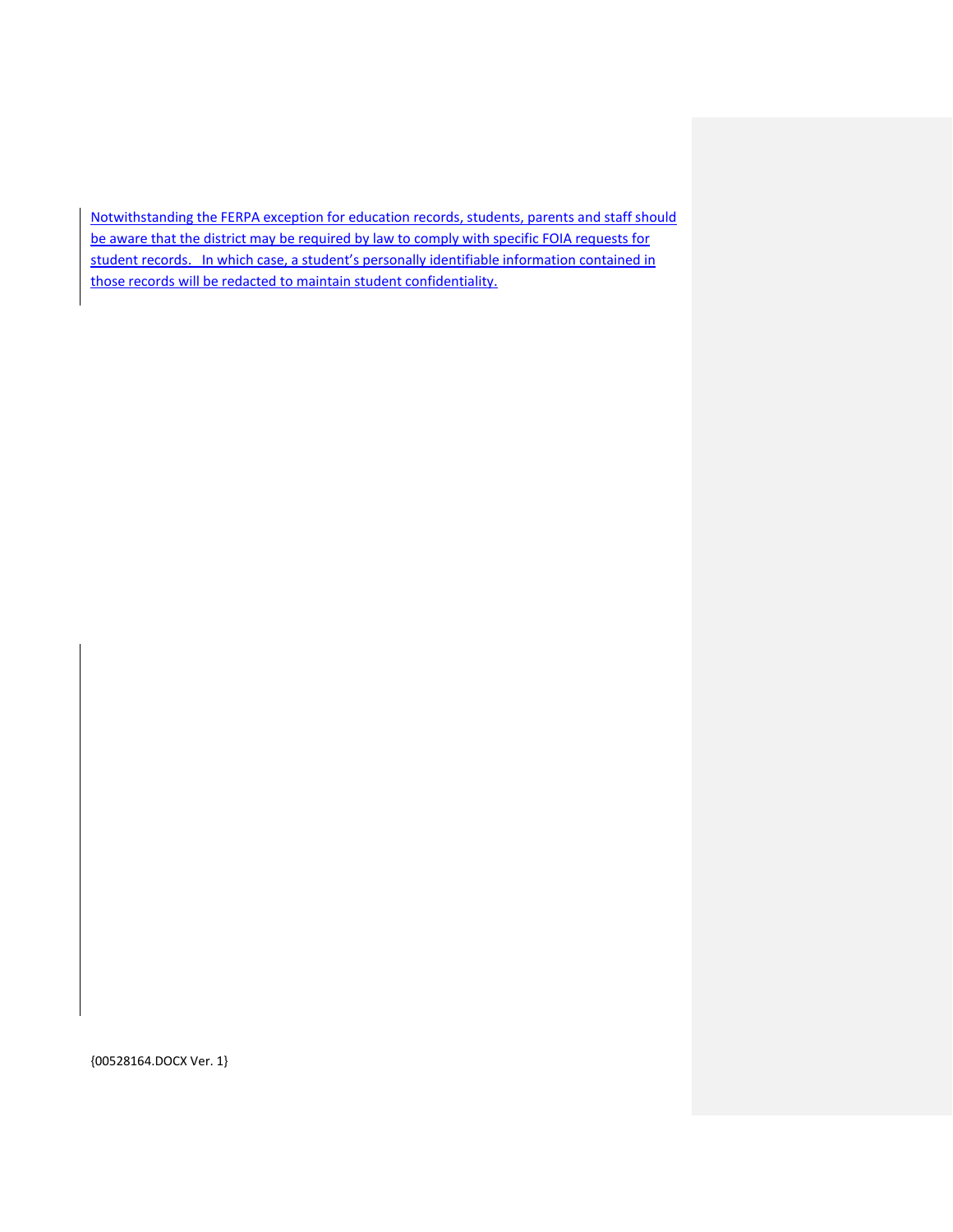# MODEL ANNUAL PARENT NOTIFICATION OF RIGHTS

Dear Parent, Guardian or Student,

The Family Educational Rights and Privacy Act (FERPA) affords parents and students who are 18 years of age or older ("eligible students") certain rights with respect to the student's education records. These rights are:

1.The right to inspect and review the student's education records within 45 days after the day the Newtown Public Schools ("School") receives a request for access.

Parents or eligible students should submit to the school principal [or appropriate school official] a written request that identifies the records they wish to inspect. The school official will make arrangements for access and notify the parent or eligible student of the time and place where the records may be inspected

2.The right to request the amendment of the student's education records that the parent or eligible student believes are inaccurate, misleading, or otherwise in violation of the student's privacy rights under FERPA.

Parents or eligible students who wish to ask the School to amend a record should write the school principal, clearly identify the part of the record they want changed, and specify why it should be changed. If the School decides not to amend the record as requested by the parent or eligible student, the School will notify the parent or eligible student of the decision and of their right to a hearing before the Superintendent or designee regarding the request for amendment. Additional information regarding the hearing procedures will be provided to the parent or eligible student when notified of the right to a hearing.

3.The right to provide written consent before the school discloses personally identifiable information (PII) from the student's education records, except to the extent that FERPA authorizes disclosure without consent.

One exception, which permits disclosure without consent, is disclosure to school officials with legitimate educational interests. A school official is a person employed by the school as an administrator, supervisor, instructor, or support staff member (including health or medical staff and law enforcement unit personnel) or a person serving on the school board. A school official also may include a volunteer or contractor outside of the school who performs an institutional service of function for which the school would otherwise use its own employees and who is under the direct control of the school with respect to the use and maintenance of PII from education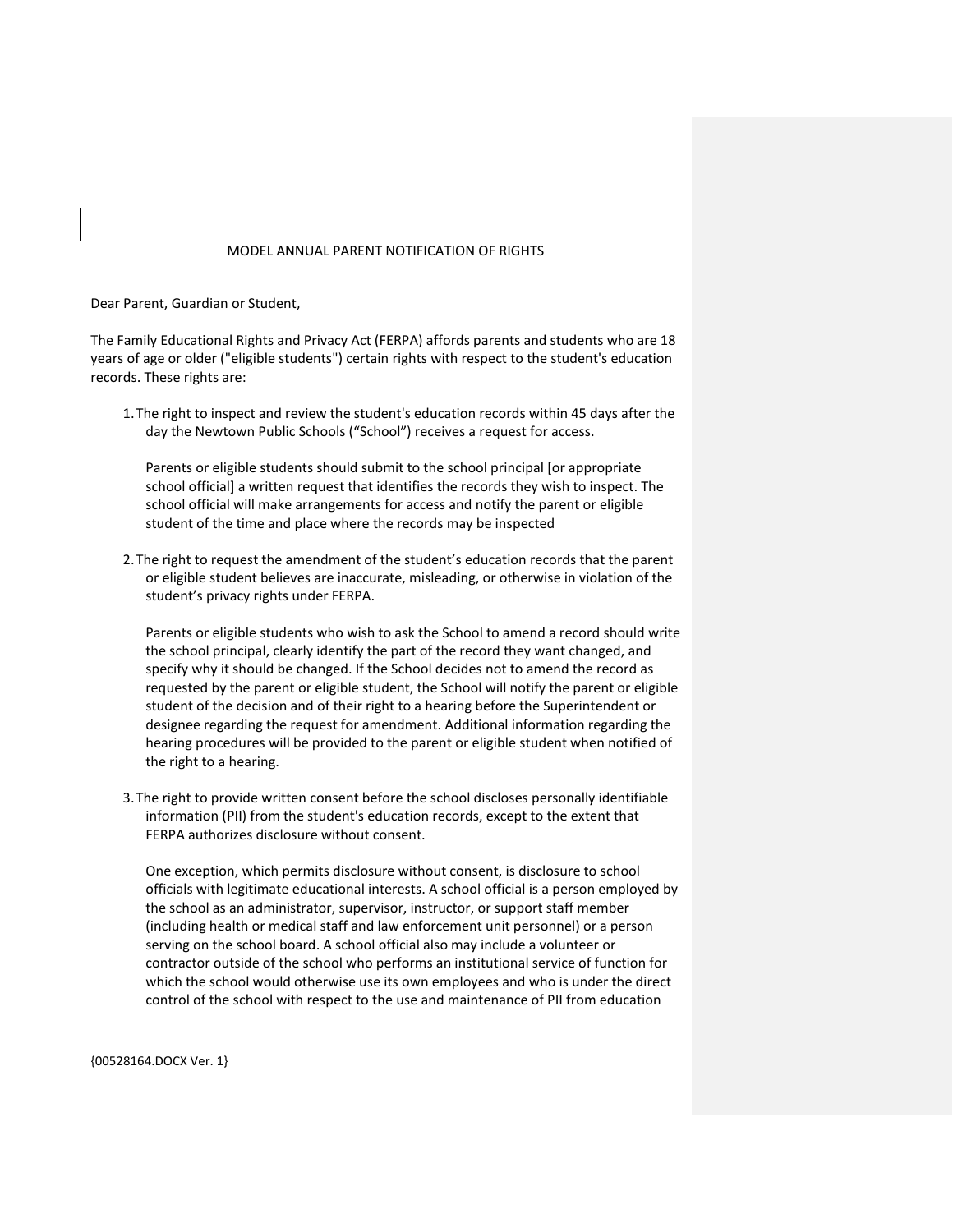records, such as an attorney, auditor, medical consultant, or therapist; a parent or student volunteering to serve on an official committee, such as a disciplinary or grievance committee; or a parent, student, or other volunteer assisting another school official in performing his or her tasks. A school official has a legitimate educational interest if the official needs to review an education record in order to fulfill his or her professional responsibility.

Upon request, the School discloses education records without consent to officials of another school district in which a student seeks or intends to enroll, or is already enrolled if the disclosure is for purposes of the student's enrollment or transfer. If the School receives notice that your child has transferred to another district, and you have not provided consent for the transfer of educational records, we will transfer the records and send you notification of the transfer pursuant to State law.

4.The right to file a complaint with the U.S. Department of Education concerning alleged failures by the School to comply with the requirements of FERPA. The name and address of the Office that administers FERPA is:

> Family Policy Compliance Office U.S. Department of Education 400 Maryland Avenue, SW Washington, DC 20202

FERPA permits the disclosure of PII from students' education records, without consent of the parent or eligible student, if the disclosure meets certain conditions found in §99.31 of the FERPA regulations. Except for disclosures to school officials, disclosures related to some judicial orders or lawfully issued subpoenas, disclosures of directory information, and disclosures to the parent or eligible student, §99.32 of the FERPA regulations requires the school to record the disclosure. Parents and eligible students have a right to inspect and review the record of disclosures. A school may disclose PII from the education records of a student without obtaining prior written consent of the parents or the eligible student —

- To other school officials, including teachers, within the educational agency or institution whom the school has determined to have legitimate educational interests. This includes contractors, consultants, volunteers, or other parties to whom the school has outsourced institutional services or functions, provided that the conditions listed in §99.31(a)(1)(i)(B)(1) - (a)(1)(i)(B)(2) are met. (§99.31(a)(1))
- To officials of another school, school system, or institution of postsecondary education where the student seeks or intends to enroll, or where the student is already enrolled if the disclosure is for purposes related to the student's enrollment or transfer, subject to the requirements of §99.34. (§99.31(a)(2))
- To authorized representatives of the U. S. Comptroller General, the U. S. Attorney General, the U.S. Secretary of Education, or State and local educational authorities, such as the State educational agency in the parent or eligible student's State (SEA).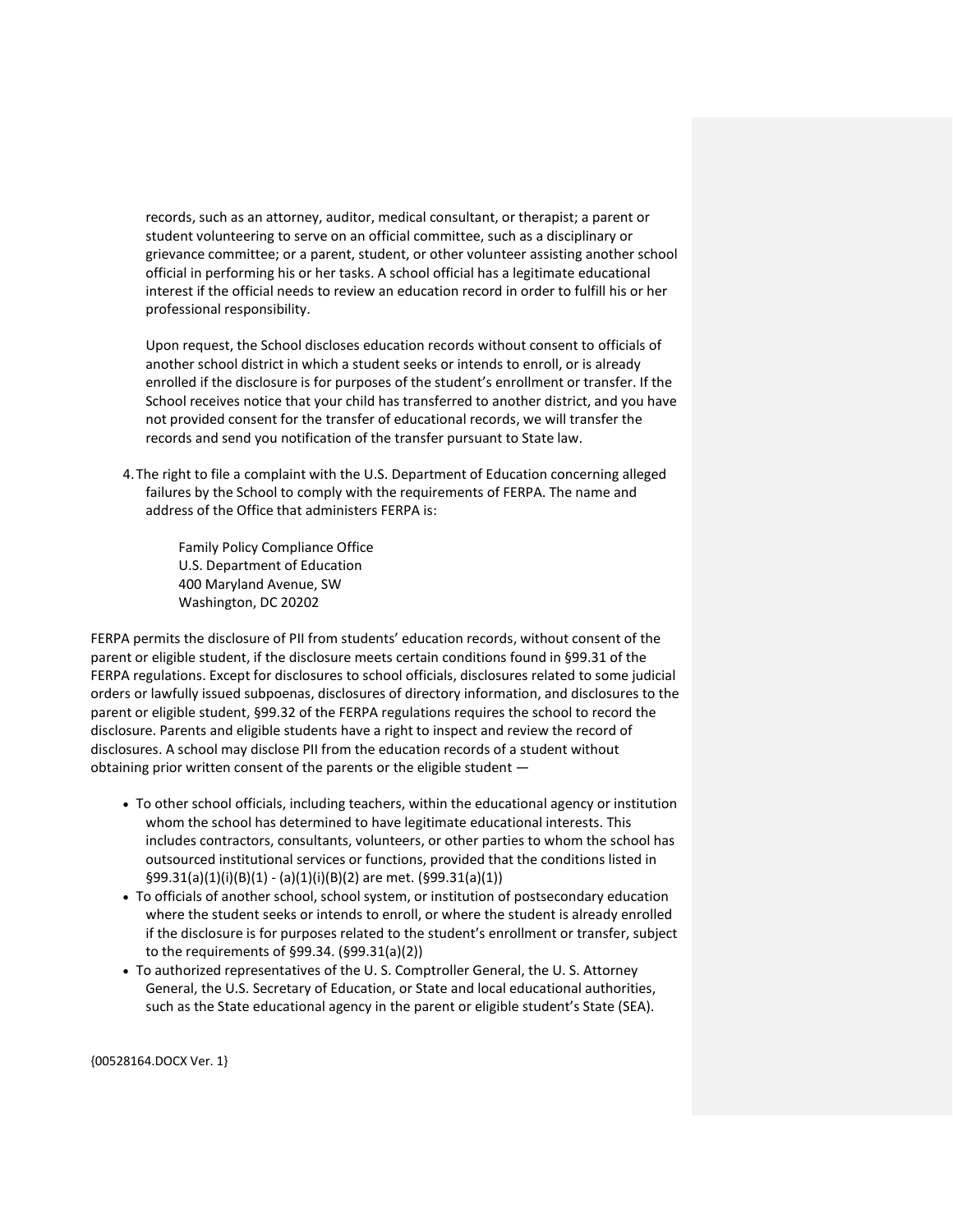Disclosures under this provision may be made, subject to the requirements of §99.35, in connection with an audit or evaluation of Federal- or State-supported education programs, or for the enforcement of or compliance with Federal legal requirements that relate to those programs. These entities may make further disclosures of PII to outside entities that are designated by them as their authorized representatives to conduct any audit, evaluation, or enforcement or compliance activity on their behalf. (§§99.31(a)(3) and 99.35)

- In connection with financial aid for which the student has applied or which the student has received, if the information is necessary to determine eligibility for the aid, determine the amount of the aid, determine the conditions of the aid, or enforce the terms and conditions of the aid. (§99.31(a)(4))
- To State and local officials or authorities to whom information is specifically allowed to be reported or disclosed by a State statute that concerns the juvenile justice system and the system's ability to effectively serve, prior to adjudication, the student whose records were released, subject to §99.38. (§99.31(a)(5))
- To organizations conducting studies for, or on behalf of, the school, in order to: (a) develop, validate, or administer predictive tests; (b) administer student aid programs; or (c) improve instruction. (§99.31(a)(6))
- To accrediting organizations to carry out their accrediting functions. (§99.31(a)(7))
- To parents of an eligible student if the student is a dependent for IRS tax purposes. (§99.31(a)(8))
- To comply with a judicial order or lawfully issued subpoena. (§99.31(a)(9))
- To appropriate officials in connection with a health or safety emergency, subject to §99.36. (§99.31(a)(10)
- Information the school has designated as "directory information" under §99.37. (§99.31(a)(11))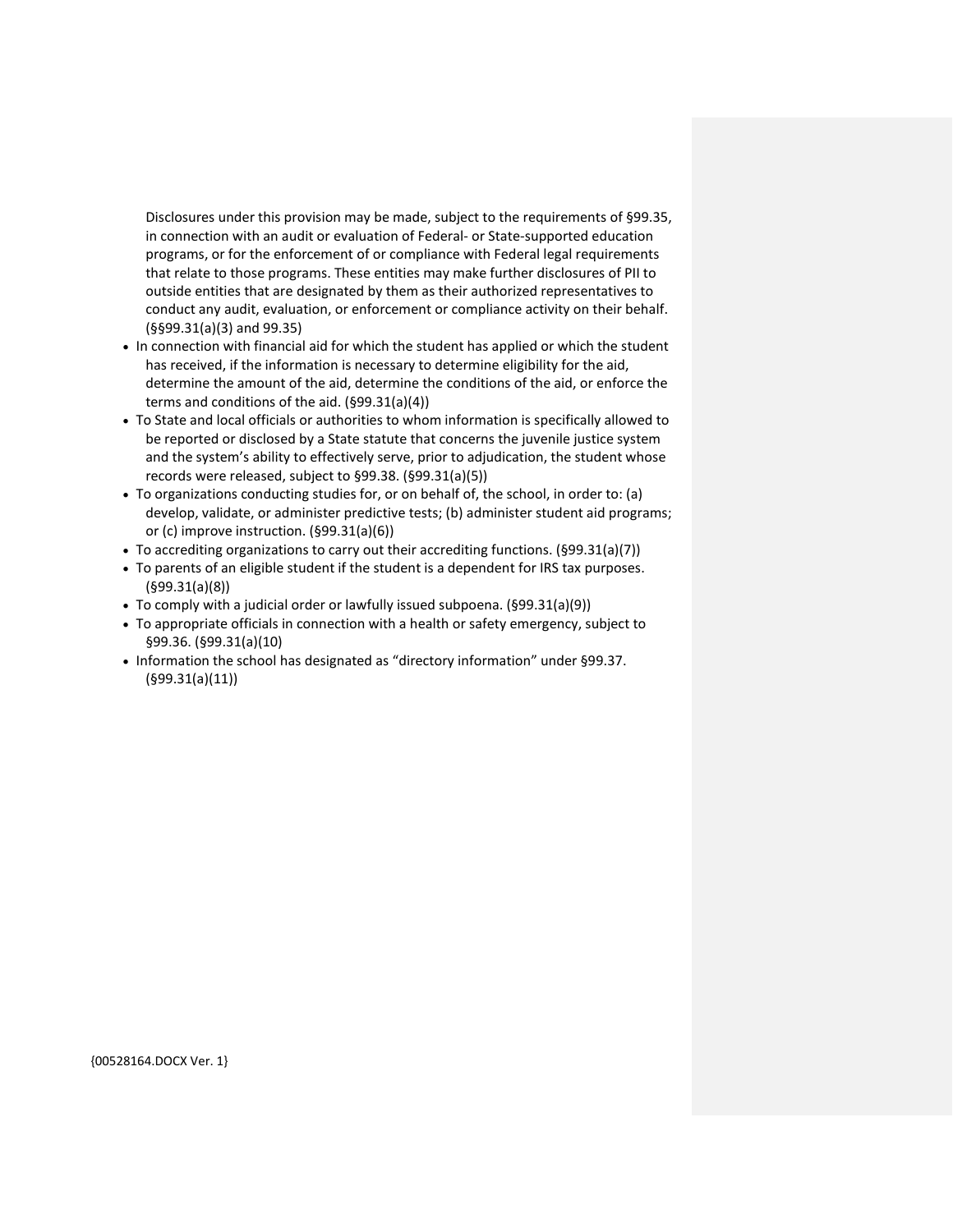## MODEL ANNUAL NOTIFICATION

### FOR DIRECTORY INFORMATION

The *Family Educational Rights and Privacy Act* (FERPA), a Federal law, requires that the Newtown Board of Education, with certain exceptions, obtain your written consent prior to the disclosure of personally identifiable information from your child's education records. However, the Newtown Board of Education may disclose appropriately designated "directory information" without written consent, unless you have advised the District to the contrary in accordance with District procedures. The primary purpose of directory information is to allow the Newtown Board of Education to include this type of information from your child's education records in certain school publications. Examples include:

- A playbill, showing your student's role in a drama production;
- The annual yearbook;
- Honor roll or other recognition lists;
- Graduation programs; and
- Sports activity sheets, such as for wrestling, showing weight and height of team members.

Directory information, which is information that is generally not considered harmful or an invasion of privacy if released, can also be disclosed to outside organizations without a parent's prior written consent. Outside organizations include, but are not limited to, companies that manufacture class rings or publish yearbooks. In addition, two federal laws require local educational agencies (LEAs) receiving assistance under the *Elementary and Secondary Education Act of 1965* (ESEA) to provide military recruiters, upon request, with the following information – names, addresses and telephone listings – unless parents have advised the LEA that they do not want their student's information disclosed without their prior written consent.

If you do not want the Newtown Board of Education to disclose directory information from your child's education records without your prior written consent, you must notify the District in writing no later than **[DATE]**. The Newtown Board of Education has designated the following information as directory information:

- Student's name
- Address
- Telephone listing
- Electronic mail address
- Photograph
- Date and place of birth
- Major field of study
- Dates of attendance
- Grade level
- Participation in officially recognized activities and sports
- Weight and height of members of athletic teams
- Degrees, honors, and awards received
- The most recent educational agency or institution attended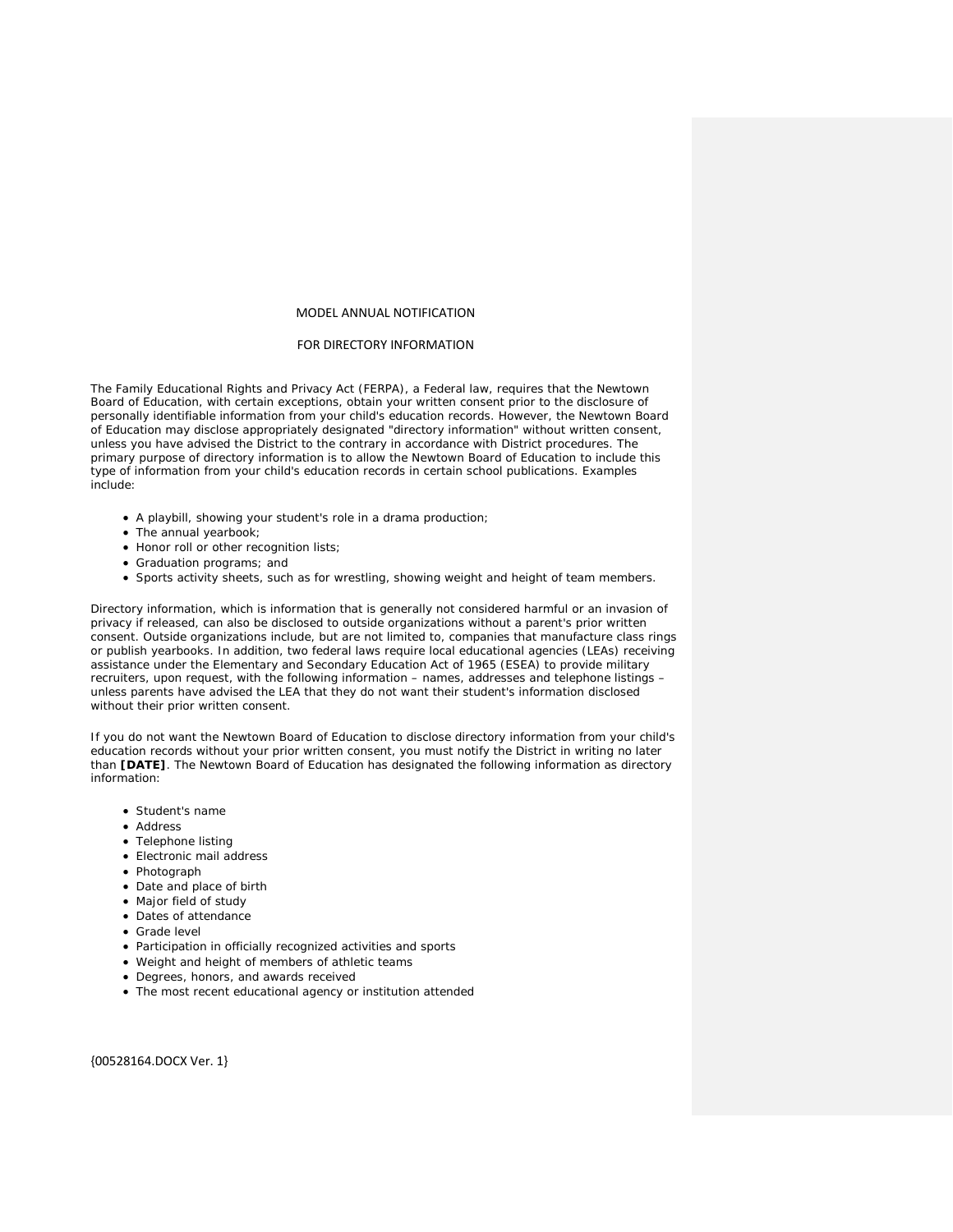• Student ID number, user ID, or other unique personal identifier used to communicate in electronic systems that cannot be used to access education records without a PIN, password, etc. (A student's SSN, in whole or in part, cannot be used for this purpose.)